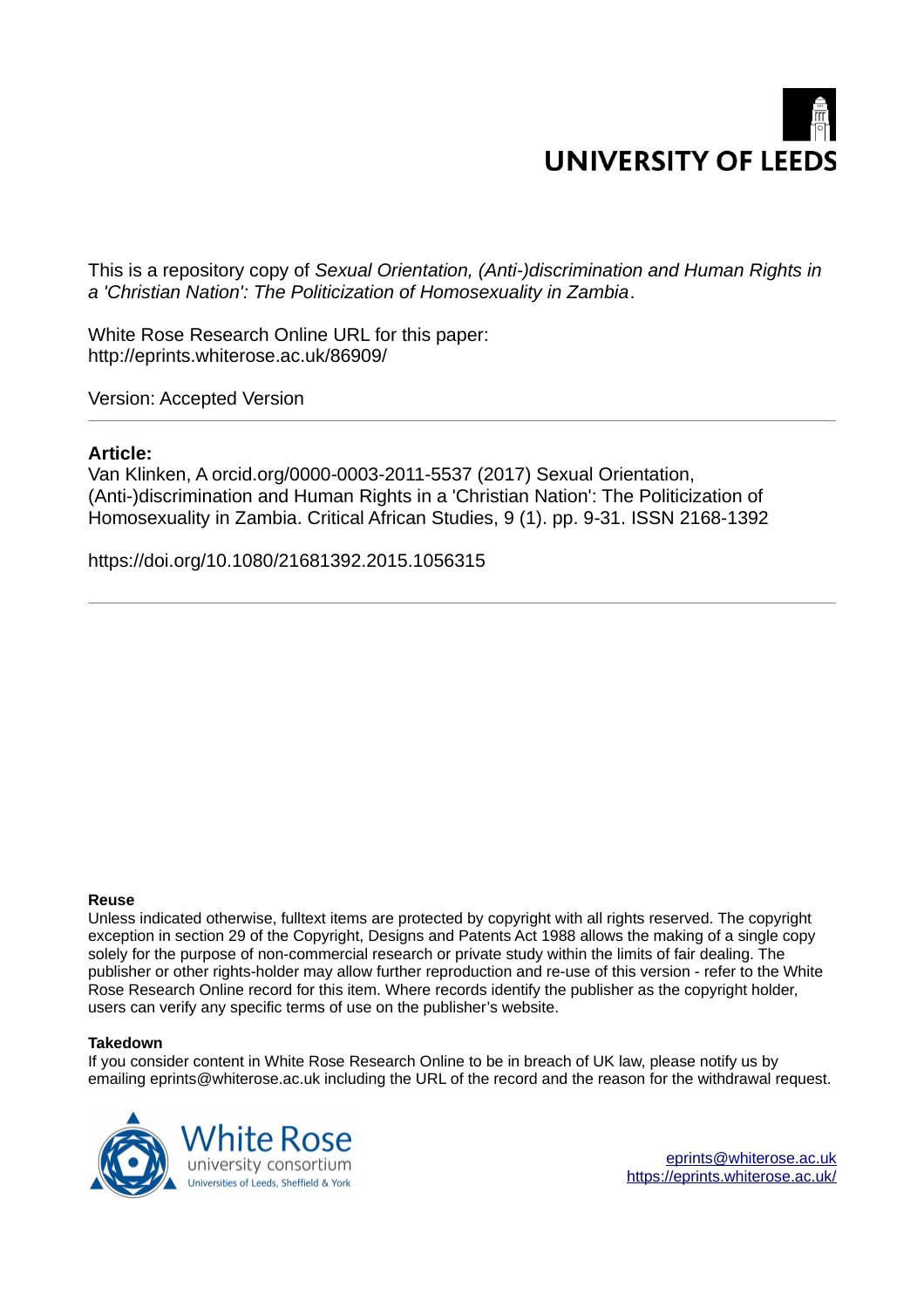# **Sexual Orientation, (Anti-)Discrimination and Human Rights in a "Christian Nation": The Politicisation of Homosexuality in Zambia<sup>i</sup>**

## Adriaan van Klinken

School of Philosophy, Religion and History of Science, University of Leeds, United Kingdom

173 Woodhouse Lane, Leeds, United Kingdom, LS2 9JT. T: +44 (0)113 34 33646. E: A.vanKlinken@leeds.ac.uk

#### Abstract

Zambia has recently witnessed heated public and political debates over issues of homosexuality and gay or LGBTI (lesbian, gay, bisexual, transgender and intersex) rights. This article explores these debates with particular reference to the new draft constitution and the role of the Human Rights Commission (HRC). Homosexuality and LGBTI rights became heavily politicised during the constitutional review process. Discussions emerged not only about the penal code that prohibits same-sex practices, but also about the anti-discrimination clause in the constitution. The HRC explicitly warned against an inclusive formulation of this clause to prevent it from being applied to sexual orientation. Offering a critical historical and religio-political reconstruction of the politicisation of homosexuality in the constitutional review process and examining the ambivalent contribution of the HRC, this article analyses these dynamics in relation to the political imagination of Zambia as a Christian nation. It argues that the ambivalent contribution of the HRC must be understood as a complex negotiation of the moral and religious sensibilities in society, and of popular political and religious rhetoric. However, it also demonstrates how the logic of the Christian nation, and its subsequent moral geography, has begun to be subverted by a marginal yet important counter-narrative.

#### Key-words

Homosexuality; Christianity; Pentecostalism; Human Rights Commission; constitution; antidiscrimination

## **Introduction**

The popular Zambian reggae musician and human rights activist, Maiko Zulu<sup>ii</sup>, has reportedly stated that 'Gayism is a nuisance. I will exercise my right to discriminate gays' (Tumfweko, 27 February 2012). He made this statement during a live discussion in a programme broadcasted by Muvi TV, a private Zambian television station. This discussion took place on 27 February 2012, in the immediate aftermath of a visit of UN Secretary General Ban Ki-moon to Zambia that had given rise to an enormous public debate on the issues of homosexuality and human rights. I will introduce that debate below, but first I would just like to highlight the irony of a self-declared and internationally recognised human rights activist claiming the right to discriminate against a certain group of people. As this article demonstrates, this is not an individual case and does not just reveal the (mis)understanding of human rights in relation to issues of homosexuality of one Zambian citizen who happens to be a public figure. The right to discriminate is frequently appealed to – not only in Zambia and other African countries, but also for example in the United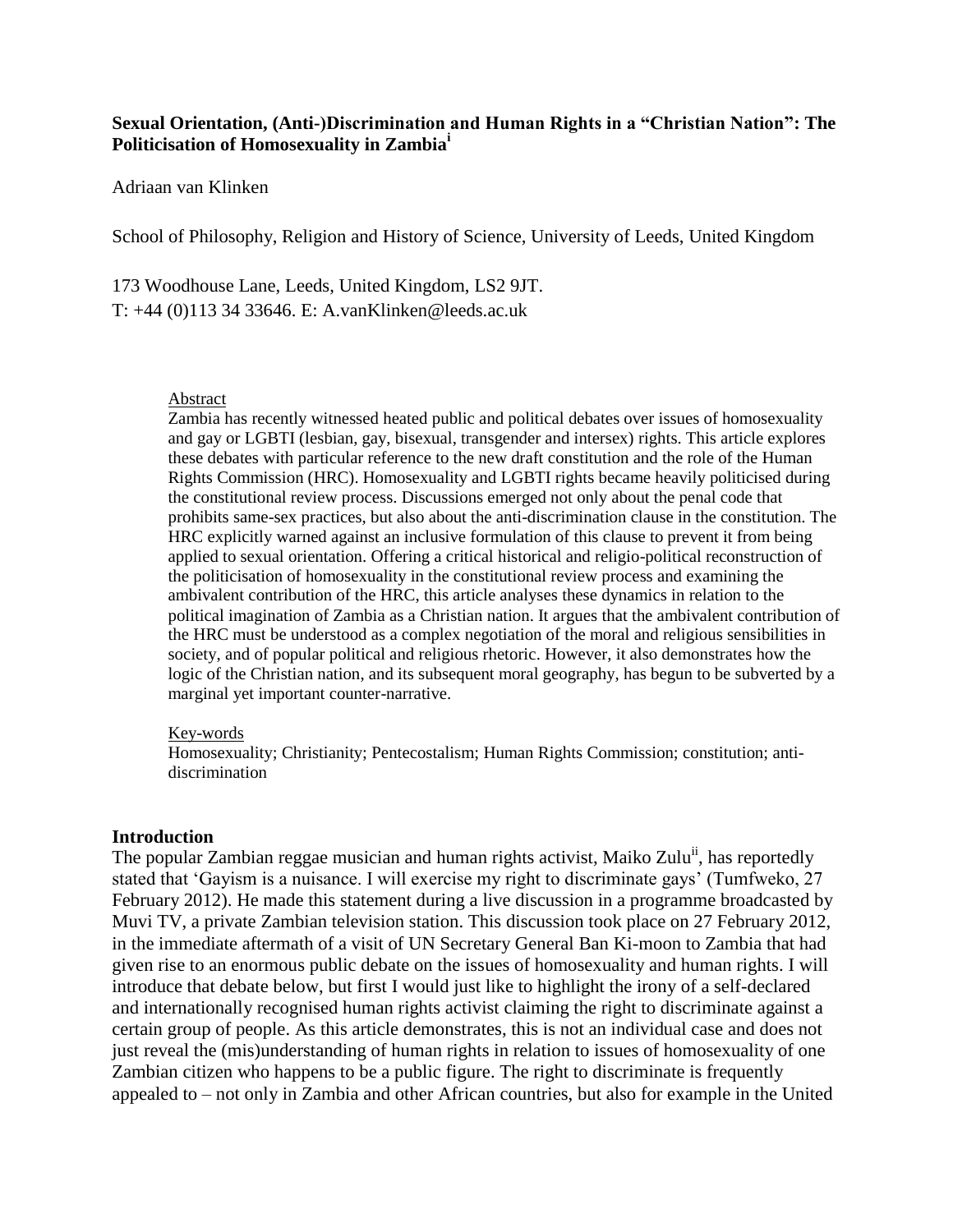States (Koppelman and Wolff 2009) – in order to legitimise discrimination against sexual minorities.<sup>iii</sup> Of particular interest in the Zambian case, however, is that the stance of Zulu is legitimised, not only by prominent political and religious leaders but by the Human Rights Commission itself.

The present study focuses on the Zambian Human Rights Commission, in particular its complex and ambivalent stance towards matters of human rights, sexuality and discrimination as expressed in public debates as well as in the national process of constitutional review. It critically examines how the Commission, previously associated with a more pro-LGBTI rights stance and therefore put under public and political pressure, in its 2012 response to the draft constitution's anti-discrimination clause, officially proposed to explicitly exclude sexual orientation as a possible ground of discrimination that people should be protected against. Thus the Commission created the legal space for views such as that expressed by Maiko Zulu, and for Zulu and other Zambians to act upon such views – that is, a socio-political space in which discrimination against people on the basis of their sexuality is acceptable. At the same time, the Commission stated that LGBTI people are entitled to the human rights protections afforded in the draft constitution.

 As a contribution to broader studies on the politicisation of homosexuality in Africa, this article intersects the politics of homosexuality with the politics of human rights. As several studies have demonstrated, various African contexts in recent years have witnessed intense socio-political mobilisations against homosexuality and so-called 'gay rights' or 'LGBTI rights', and at least partly these dynamics are a response to global discourses and politics of human rights in relation to sexual minorities (Boyd 2013; Cheney 2012; Engelke 1999; Hoad 2007; Sadgrove et al. 2012). As Sadgrove et al. (2012, 108) put it:

Moves by the UN on sexual rights, including protecting individuals against discrimination on the grounds of sexual orientation, have been met with strong resistance from certain governments (many of them African) which seek to 'erect protective barriers of cultural and national sovereignty', frequently by appealing to 'traditional values' to evade rights obligations.

African governments' resistance of the global pressure to recognise 'gay rights' is partly informed by a broader criticism of the human rights project. The concern that this project is 'premised on the transformation by Western cultures of non-Western cultures into a Eurocentric prototype' (Mutua 2002, 12) has gained renewed significance in view of the 'sexual other', whose appearance is believed to be a product of modern Western identity politics that are alien to Africa. Even though there is a growing body of scholarship on the politics of homosexuality and human rights in Africa, particularly on Uganda (Bompani and Terreni Brown 2015; Boyd 2013; Cheney 2012; Sadgrove et al. 2012), much more detailed empirical studies of such politics in various countries are needed to provide insight in the context-specific production of homophobia and local mobilisations against homosexuality and gay or LGBTI rights (Awondo, Geschiere and Reid 2012).

 As this article demonstrates, in Zambia and wider in Africa, politics of homosexuality and human rights are clearly shaped by religion. Acknowledging the complex, and often problematic, relationship between religion and homosexuality (Hurteau 2013), on the one hand, and religion and human rights (Banchoff and Wuthnow 2011), on the other hand, the article maps the oppositional relationship of religion, in this case Christianity, vis-à-vis both homosexuality and human rights as they relate to LGBTI people, but also highlights a marginal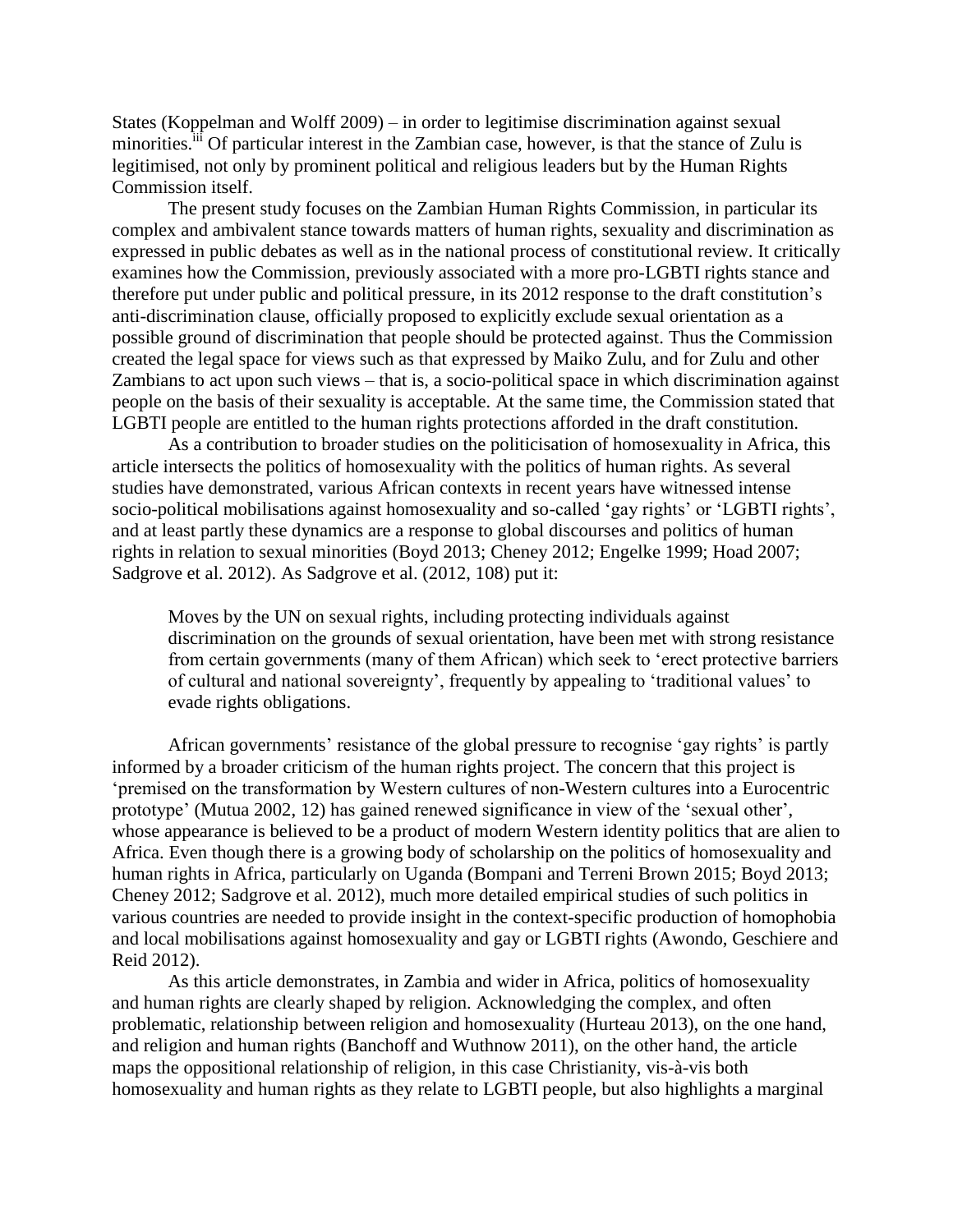yet significant counter-narrative that has begun to emerge from within the Zambian context. Hence it shows how the ambivalent contribution of the Zambian HRC must be understood as a complex negotiation of the moral and religious sensibilities in society as reflected in popular political and religious rhetoric. The HRC's contribution further exemplifies the negotiation of international discourses of human rights in a context where Pentecostal Christianity plays a prominent public and political role and is pivotal to nation building. Building on a critical analysis of the debates about homosexuality surrounding the constitutional review process in Zambia, the article discusses critical questions regarding Pentecostalism as a public religion in Zambia (and wider in Africa) in relation to issues of human rights, citizenship and sexual diversity.

 The article is based on an analysis of reports in the Zambian media (both print and online), as well as relevant publications, and is further informed by my fieldwork in Zambia in January–March 2012 – when I suddenly found myself in the public debate following Ban Kimoon's controversial statements – and June–July 2013, when I was able to interview some informants involved in the events and dynamics under discussion. Six formal interviews were conducted – three with human rights activists and three with representatives of the main religious bodies: the Council of Churches in Zambia, the Evangelical Fellowship of Zambia and the Zambia Episcopal Conference. One interviewee was also a member of the Technical Committee on Drafting the Zambian Constitution, while several others had participated in the process of consultation about the draft constitution. Unfortunately, representatives of the Zambian Human Rights Commission were not available for interviews on the subject during my fieldwork period. Because of the sensitivity of the subject, and in order not to break confidentiality, interviewees will be referred to anonymously. On the basis of the various sources, this article offers a critical, historical and religio-political reconstruction of, and commentary on, the politicisation of homosexuality in Zambia, methodologically foregrounding the need to take religion seriously as a factor in African politics in general (Ellis and ter Haar 2007) and in the politics of homosexuality in particular (van Klinken and Chitando, forthcoming).

## **Introductory Notes on Zambia**

Before exploring the recent politics of homosexuality in Zambia, it is helpful to first outline the broader context of Zambia in which these politics have emerged. In a recent review article commemorating the 50th anniversary of Zambia's independence, Harri Englund (2013, 671) highlights the importance of Zambia in the field of African studies because of the country's history of political-economic transformations:

Zambia's capacity to be a trendsetter in policy and politics, even if with detrimental consequences for the welfare of the majority, was affirmed by its particularly vigorous campaign to comply with its structural adjustment programme and its equally notable role in spearheading the transition to multi-partyism in Africa.

In light of this postcolonial history of a general compliance with Western liberal political and economic norms, the question becomes apparent as to why both societal and political actors and bodies in Zambia have recently become so vocal against two key principles of Western liberalism, namely human rights and individual freedom, in relation to issues of homosexuality. A similar question has been asked with regard to Uganda's Anti-Homosexuality Bill, with Jörg Wiegratz (2014) suggesting that there might actually be a link between anti-homosexuality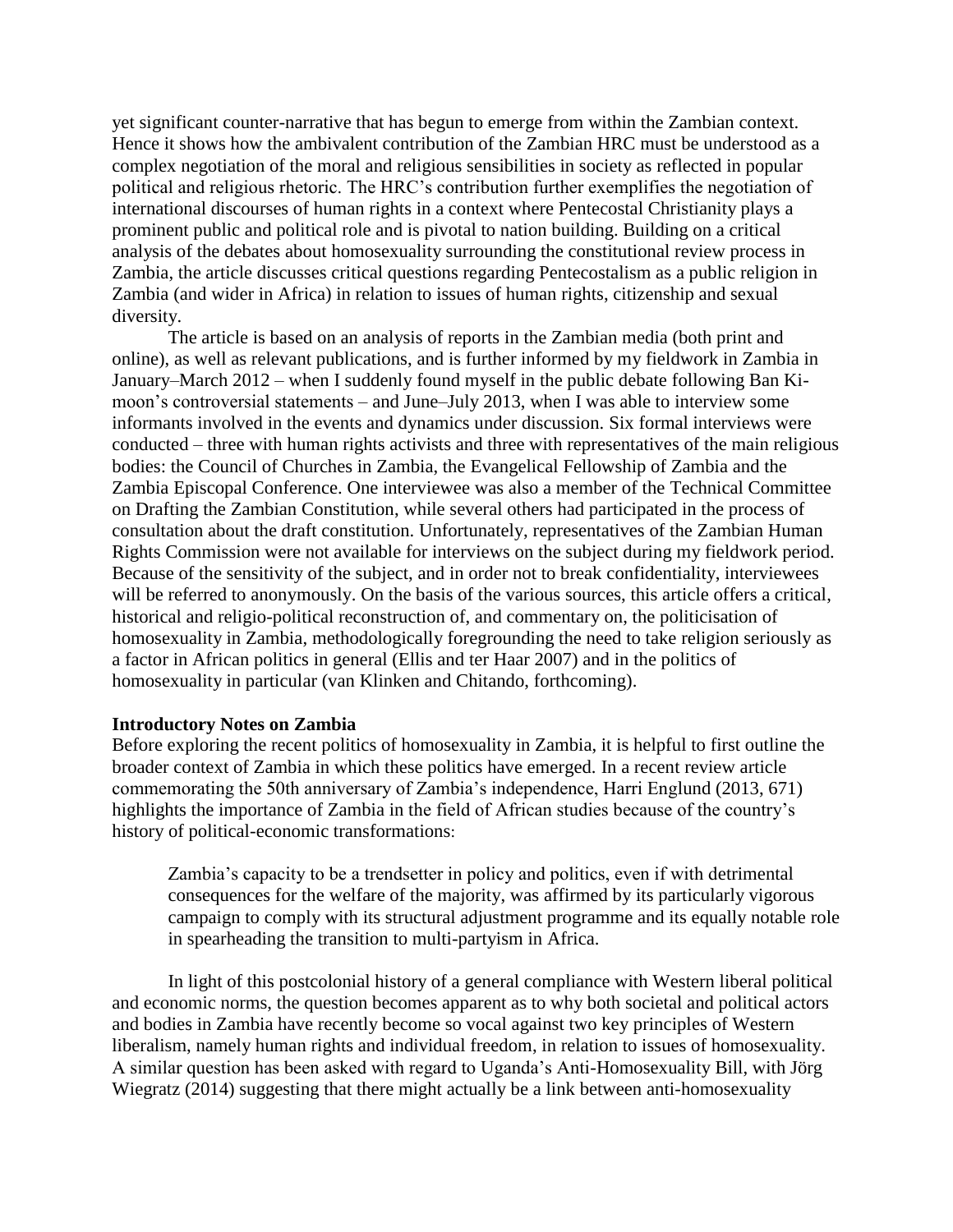dynamics and foreign-induced neoliberalisation in Uganda and other African countries: a 'cultural' issue, homosexuality, is being used to express the longer-existing discontent with the West's reform pressure. This dynamic might also be the background of the firm opposition of Zambian politicians and opinion leaders to what they perceive as Western pressure to recognise LGBTI rights (see below). However, there might be another, more indirect, link between neoliberal policies and current anti-homosexual dynamics, which can be identified in the role of religion, particularly Pentecostal Christianity.

Zambia is a predominantly Christian country. According to the 2010 census, 95 per cent of the population is either Catholic or Protestant (2010 Census of Population and Housing 2012). The reliability of this number is difficult to verify, but other sources give a general estimation of 80–90 per cent. Traditionally the main denominations were the Catholic Church and mainline Protestant churches such as the United Church of Zambia. However, since the 1970s, Pentecostal-Charismatic forms of Christianity have become very popular in the country, as in other parts of Africa (Cheyeka 2008; Meyer 2004). Englund (2013, 684) suggests that the growth of Pentecostalism needs to be understood against the background of Zambia's sharp economic decline from the 1970s, as the majority of its adherents are 'impoverished rural and peri-urban populations and struggling middle classes' affected by neoliberal policies. Gordon agrees that Pentecostalism 'gave voice to the frustrations of many Zambians', while at the same time pointing out that Pentecostalism legitimised people's quest for prosperity and 'aimed to create a community defined by successful individuals' (Gordon 2014, 659; 2012, 187).

In addition to its socio-economic significance, Pentecostal Christianity also became a major political factor. Paul Gifford has highlighted the enormous social involvement that Christian churches have traditionally had in Zambia, especially in areas such as schools and clinics, as well as their significant political role, not least in Zambia's change of regime – from first President Kenneth Kaunda's system of one-party democracy to the introduction of multiparty democracy and the 1991 election of Frederick Chiluba as president (Gifford 1998). The public role of Christianity was further elevated when Chiluba, a 'born-again' Christian himself, declared Zambia a Christian nation only a few months after his election. His declaration presented a radical break with the philosophy of Zambian Humanism promoted by his predecessor, Kaunda, and it reflected a typical Pentecostal vocabulary:

On behalf of the people of Zambia, I repent of our wicked ways of idolatry, witchcraft, immorality, injustice and corruption. I pray for the healing, restoration, revival, blessing and prosperity of Zambia. On behalf of the nation, I have now entered a covenant with the living God. ... I submit the Government and the entire nation of Zambia to the Lordship of Jesus Christ. I further declare that Zambia is a Christian nation that will seek to be governed by the righteous principles of the Word of God. Righteousness and justice must prevail in all levels of authority, and then we shall see the righteousness of God exalting Zambia. (quoted in Gifford 1998, 197–198)

Some years later, the declaration was enshrined in a preamble to the 1996 Constitution which since then reads: 'We, the People of Zambia [...] declare the Republic a Christian nation while upholding the right of every person to enjoy that person's freedom of conscience or religion'. Enthusiastically welcomed by Evangelical and Pentecostal churches, organised in the Evangelical Fellowship of Zambia, Chiluba's declaration received a more cautious, if not negative, response from the Catholic Church and the mainline Protestant churches (the latter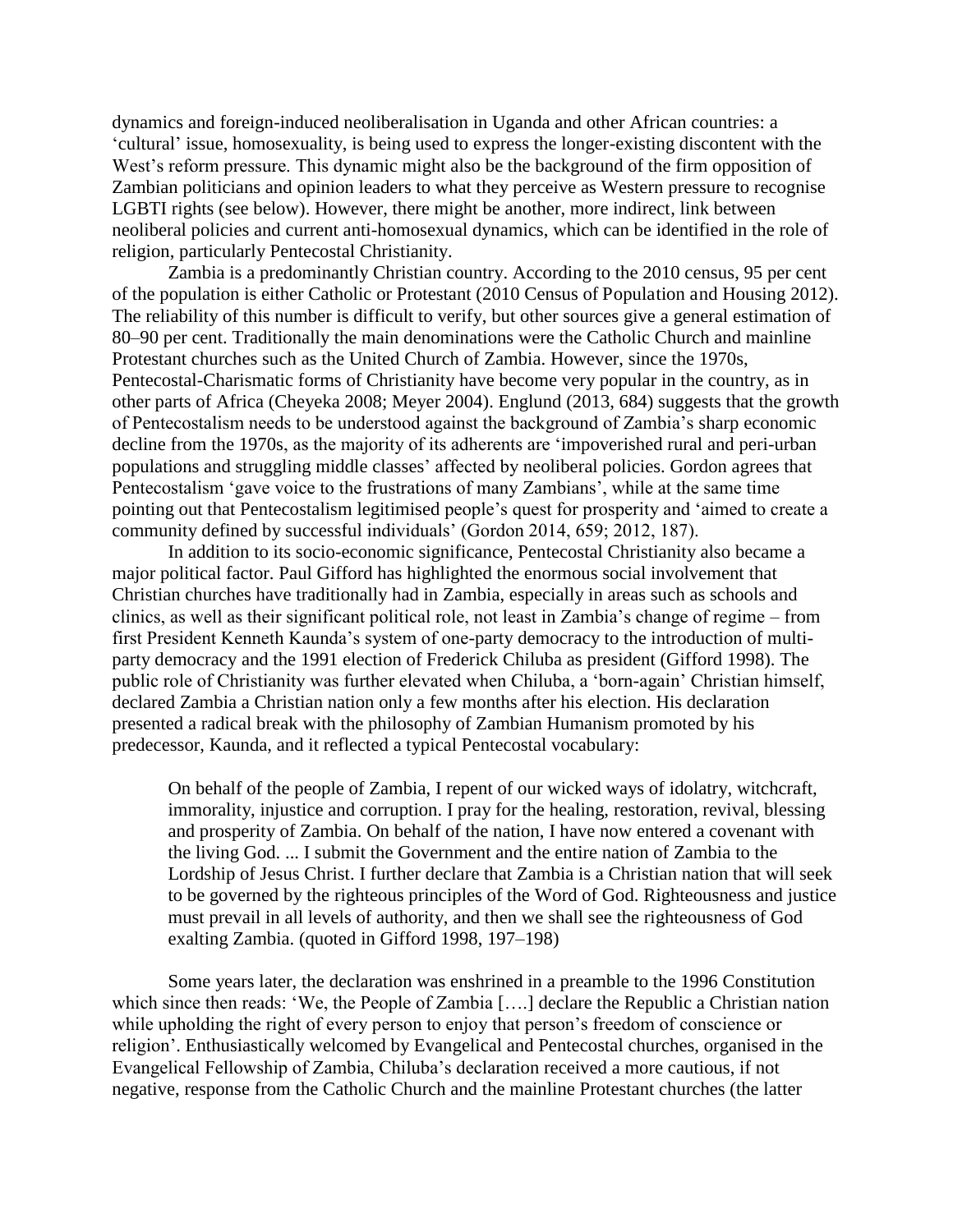organised in the Christian Council of Zambia, now the Council of Churches in Zambia), who emphasised their belief in a plural society (Hinfelaar 2011). The declaration reveals a sense of 'Pentecostal nationalism' (Yong 2010, 9) in which the ideology of being born-again is not just applied to individuals but to the nation as a whole (Gordon 2012, 191). This has profound and direct political effects, such as on the politics of homosexuality in the country, as will become clear below (see also van Klinken 2014).

Zambia is not unique in Africa with Pentecostalism presenting itself as a political religion (see, for example, the case of Nigeria; Marshall 2009), and recently profiling itself vis-a-vis issues of homosexuality (cf. Obadare 2015 on Nigeria and Bompani & Terreni Brown 2015 on Uganda). However, Zambia is possibly the most successful example in Africa of how the Pentecostal project of born-again conversion indeed takes shape at a national scale and is constitutionally enshrined, claiming to bring about collective renewal (see Burgess 2015). I do not mean to suggest that Zambia, or Zambian Christianity, is completely Pentecostalised – churches from other denominations remain vital (cf. Cheyeka, Hinfelaar and Udelhoven 2014) –, yet to a considerable extent Pentecostalism has shaped public culture and political debate. Not being uncontested, there have been ongoing debates – especially in the process of constitutional review – about the status and meaning of Zambia being a Christian nation, and whether or not it should be maintained. However, the idea has become popular at a grassroots level, to such an extent that the late President Michael Sata, a Catholic who during the 2011 election campaign was questioned on his support for the declaration, immediately after his election publicly stated that he would govern the country according to the biblical Ten Commandments. Also, in April 2013, the majority of delegates attending a national constitution making convention, where a new draft constitution was discussed, voted in favour of upholding the declaration as part of the preamble (Udoh 2013).

In its relatively short history  $-$  in 2014 the country celebrated its 50th independence  $anniversary - Zambia$  has gone through various processes of constitutional review. This constitutional history is well-documented (Ndulo and Kent 1996) and can be summarised as follows. The 1964 independence constitution was abrogated in 1973 when the Second Republic came into being, based on a system of one-party democracy with the United National Independence Party (UNIP) of Kenneth Kaunda as the only party allowed to operate in the country. The 1973 Constitution was amended in 1991 in order to re-introduce multi-party democracy in the Third Republic; the following elections, only two months after the enactment of the new constitution, resulted in an overwhelming victory of the Movement for Multi-Party Democracy (MMD) of Frederick Chiluba. Once installed, the MMD government soon initiated a new constitutional review process, not least in order to prevent Kaunda running again for presidency, leading to the current 1996 Constitution.

Since 1996, there have been several attempts towards constitutional review.<sup>iv</sup> The latest one started in 2011 after the first transfer of power under the multi-party dispensation in two decades, bringing an end to MMD rule and leading to the current Patriotic Front (PF) government under Michael Sata (and, following Sata's death in October 2014, under the new president, Edgar Lungu, who was the PF candidate in the January 2015 presidential by-election). Sata had promised that, when voted into power, he would bring the ongoing constitutional review process to an end by delivering a new constitution within 90 days of taking office. Indeed, on 16 November 2011 he appointed a Technical Committee on Drafting the Zambian Constitution (TCDZC) that, after several deadlines had passed, released a first draft constitution on 30 April 2012 and then initiated a consultative process in which community representatives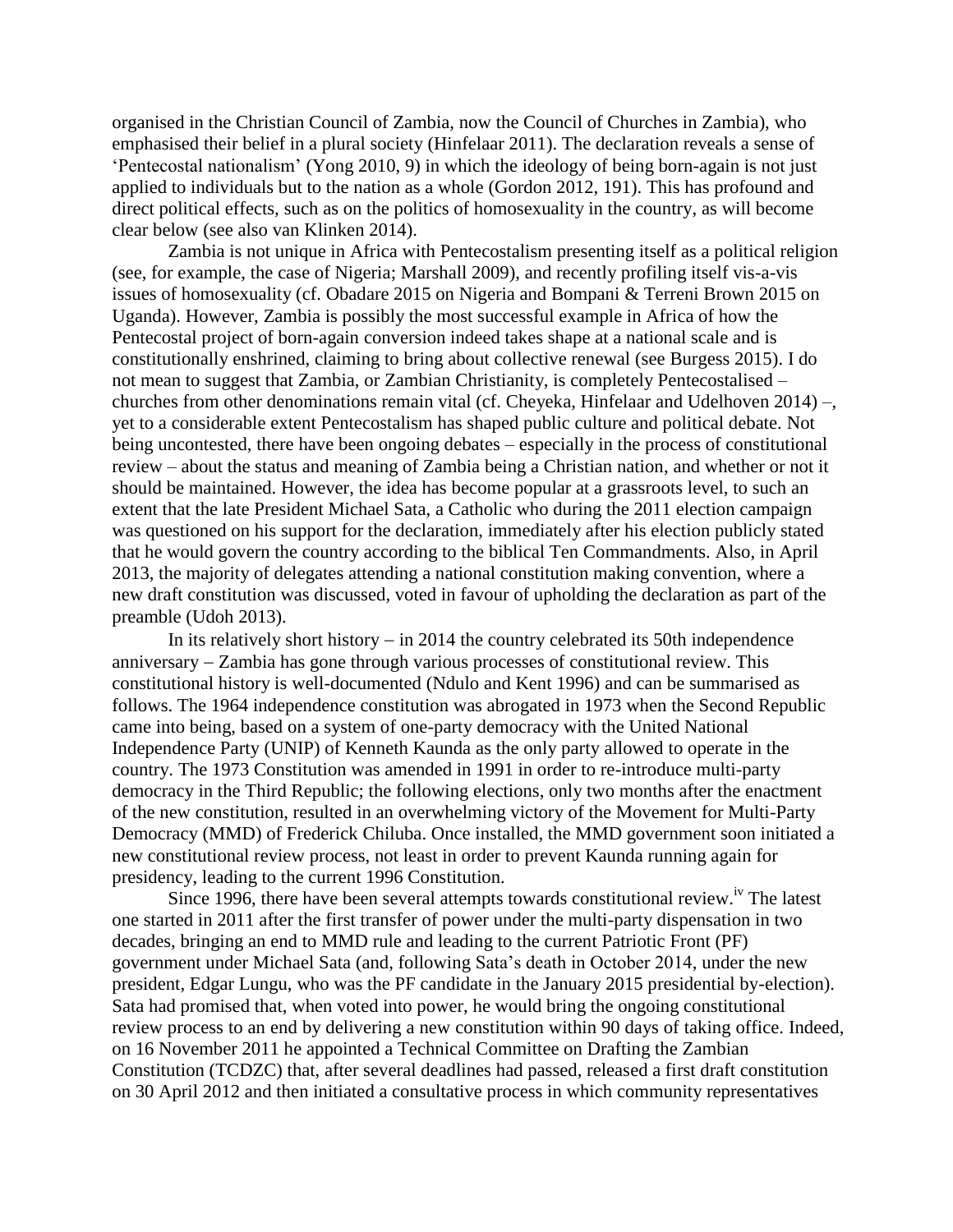and civil society organisations were invited to give their feedback. For a while, the TCDZC website had an announcement that since 31 October 2013 the final draft constitution was ready 'for immediate release', but the final draft has never been released to the public. Instead, the government insisted that the draft was sent to the government alone and since then is has been quiet, leading to the concern that Sata and his PF government, for one reason or another, no longer support the need for a new constitution (Carlucci 2014). Clearly, history repeats itself as is clear from this comment on Zambia's constitution review history:

Zambia has undergone four constitutional reform processes since its independence but has not successfully adopted a constitution that guarantees the more comprehensive tenets of liberal democracy. Recent reform processes have followed a similar path. A Constitutional Review Commission (CRC) created under uncertain legal conditions has produced a draft document whose method of adoption and content is unprotected from executive modification. Incoming administrations have not upheld promises to meaningfully address past errors and structural issues, unwilling to abdicate the inherited executive authority. (Robinson and Seo 2013, 5)

The Zambian case reflects what John and Jean Comaroff (2006, 25) have called 'an enchanted faith in constitutions' typical of postcolonial societies that are characterised by an 'almost salvific belief in their capacity [that is, of constitutions] to conjure up equitable, just, ethically founded, pacific polities' (ibid, 22). At the same time, the case illustrates the difficulty to bring the process towards such a constitution to a good end. The status of the draft constitution, as such, is not relevant to the discussion in this article. The interest here is in how homosexuality was made a theme in the process towards, and the debates surrounding, a new constitution, focusing on the final stage of the constitutional review process, that is the period from 2011 in which homosexuality became heavily politicised.

 As far as the current legal status of homosexuality is concerned, the Zambian Penal Code in Section 155 has the classic 'unnatural offence' clause, reading that:

Any person who has carnal knowledge against the order of nature; or […] permits a male person to have carnal knowledge of him or her against the order of nature commits a felony and liable, upon conviction, to imprisonment for a term not less than fifteen years and may be liable to imprisonment for life.

This law was inherited from the British colonial period but until recently was hardly ever enforced. In the 1970s, President Kaunda and his party, the United National Independence Party, as part of their philosophy of Zambian humanism, launched a campaign restricting 'immoral and un-Zambian media and behavior' (Gordon 2012, 165). Interestingly, in his 1975 Watershed Speech Kaunda explicitly referred to the publication of nude pictures in the media as an unacceptable act of moral sabotage; homosexuality was not mentioned in the speech and neither was it in the Zambian Humanist Moral Code that was published by UNIP soon after. Apparently homosexuality was not an issue of public concern at that time.

The rhetoric that Kaunda used to oppose 'immoral' behaviours – 'This is Zambia with its own way of life and not Europe' (quoted in Gordon 2012, 165) – is very much reminiscent of contemporary discourses in which homosexuality is presented as un-Zambian or un-African, however with one significant difference. Where Kaunda based his argument on Zambian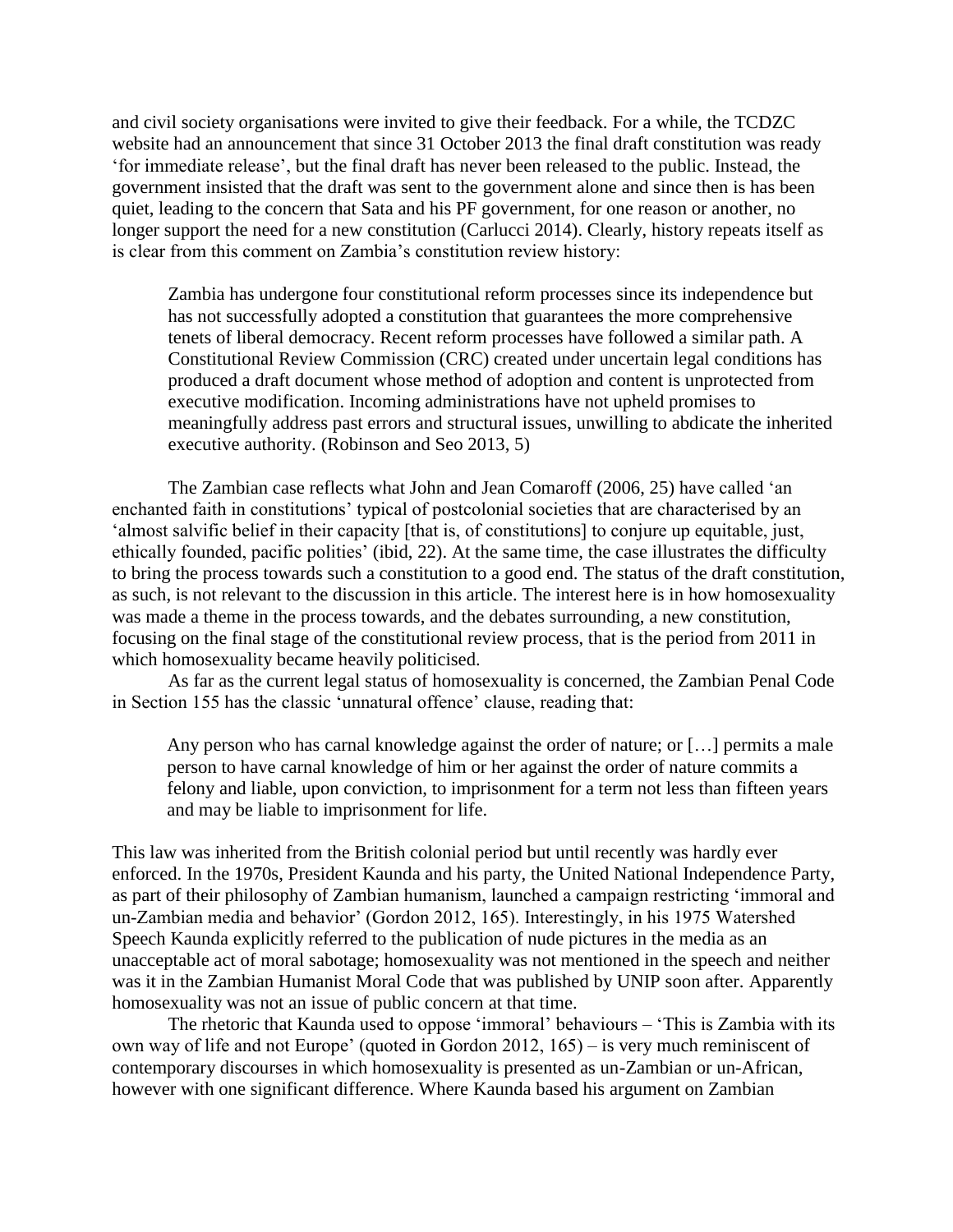'cultural values' without any substantial reference to religion, in contemporary discourses there is actually a conflation of 'our Zambian traditions' with 'our Christian values', as will be illustrated below. In other words, the argumentation is still based on a nationalist notion of Zambian identity and African cultural authenticity (cf. Ndjio 2013), but Christianity has now been incorporated into this nativist argument. As a result of the increased politicisation of homosexuality in Africa generally, and in Zambia in particular, in 2005 the Zambian Parliament amended Section 158 of the Penal Code, dealing with 'any acts of gross indecency' between male–male or female–female persons, with a sanction of imprisonment for a term of 7–14 years. Yet so far no serious efforts have been made by Parliament to table new anti-homosexual legislation, like in Uganda and Nigeria.

## **The Recent Politicisation of Homosexuality in Zambia**

In 1998, a Zambian student named Francis Yabe Chisambisha publicly came out as gay in an interview in the newspaper The Post. Shortly after he established LEGATRA, 'the first, shortlived gay rights association in Zambia' that was closed down a year later following an 'unprecedented homophobic uproar in the press', with Chisambisha seeking political asylum in South Africa (Epprecht 2006). This was the first time that homosexuality became a major public issue in Zambia and it sparked a 'mammoth scandal', with church leaders, NGO officials, students, professors, government ministers and politicians all voicing their horror of homosexuality (Long, Brown and Cooper 2003, 34–46). After an initial silence, President Chiluba contributed to the debate by stating: 'Homosexuality is the deepest level of depravity. It is unbiblical and abnormal. How do you expect my government to accept something that is abnormal?' (quoted in Long, Brown and Cooper 2003, 40). Since then, issues of homosexuality and gay rights have frequently been the subject of public and political controversy, especially in recent years. Particularly noteworthy here are the campaign for the 2011 parliamentary and presidential elections, the February 2012 visit of United Nations Secretary General Ban Kimoon, and the start of what Amnesty International (2014) describes as 'a string of violent attacks and state prosecutions of people believed to be gay or lesbian in Zambia' since April 2013. For the purpose of this article, the controversy following Ban Ki-moon's visit is particularly relevant, because the Human Rights Commission became part of that public debate and also because it illustrates how issues of homosexuality and human rights are part of the global politics that give rise to local anti-mobilisations (Kollman and Waites 2009).

 During the 2011 election campaign, the main opposition candidate – PF leader Michael Sata – was associated by his opponents and in the media with a pro-homosexuality stance. According to Sata himself, the then MMD government had initiated 'a smear campaign' against him, using the state-owned newspapers Times of Zambia and Zambia Daily Mail, as well as the Zambia National Broadcasting Corporation (ZNBC), as their 'propaganda tools' to insinuate that he would decriminalise homosexuality when voted into power (quoted in UKZambians, 17 March 2011). It is important to note that in this campaign Sata's alleged lack of support for the Christian nation declaration and his alleged support of LGBTI rights were often conflated, forcing Sata to publicly confirm his stance on both issues by stating that 'Zambia being a Christian nation homosexuality is unheard of' (quoted in Zambian Watchdog, 4 April 2011). This obviously illustrates how the above-mentioned ideology of Pentecostal nationalism has come to permeate Zambia's political sphere and directly shapes the politics of homosexuality in the country. The 'smear campaign' was not successful and in September 2011 Sata was elected as Zambia's new president. Apparently he had either successfully convinced the public that he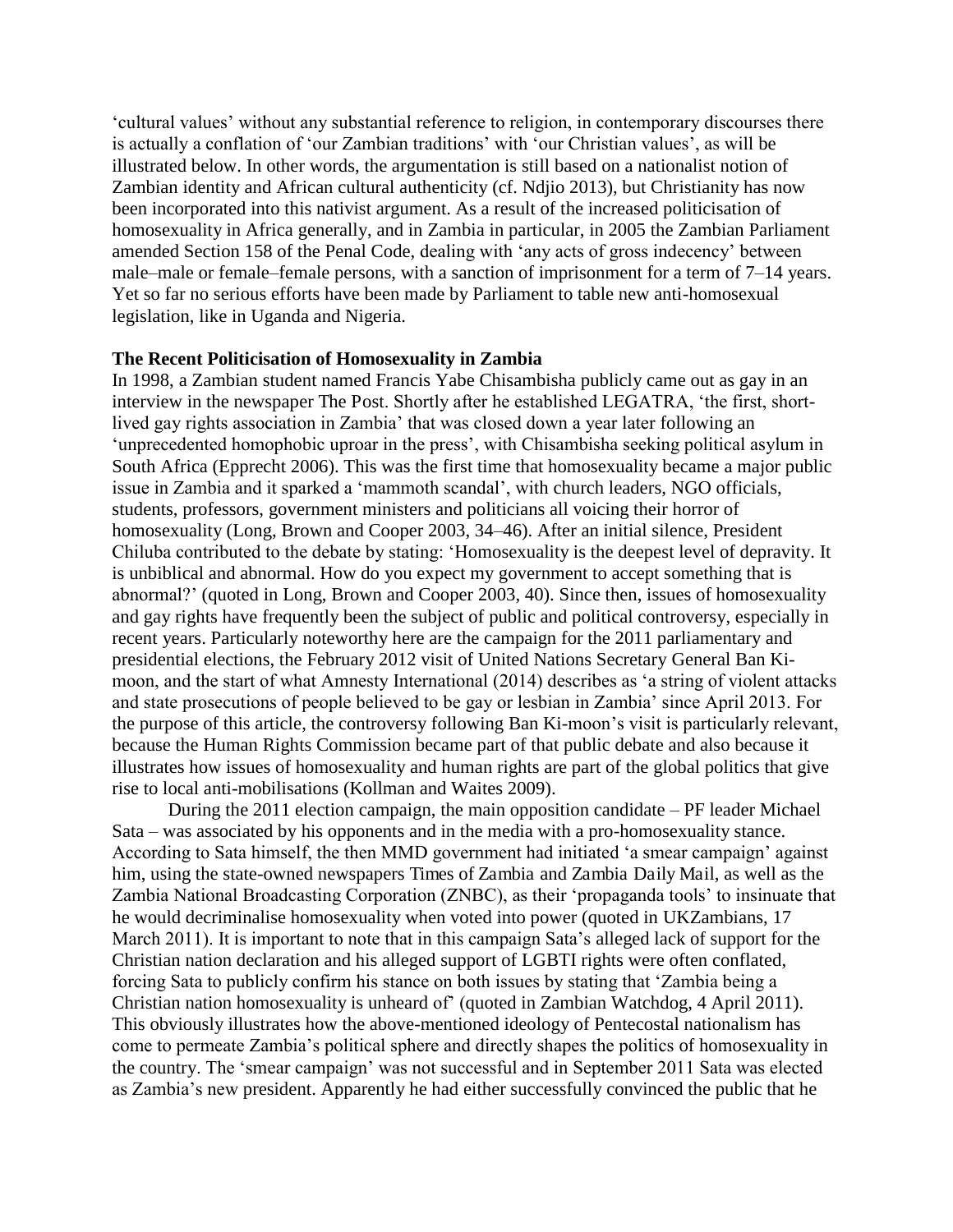was against homosexuality, or the electorate had other priorities when casting their vote. However, the debate revived in February 2012, when Sata hosted UN Secretary General Ban Kimoon during his historic three-day state visit to Zambia.

The first ever state visit of a UN Secretary General did not remain unnoticed among Zambians, because it sparked a heated controversy about Ban's alleged 'mission to promote homosexuality' in the country (HeloZambia 2012) which reportedly left many Zambians with 'a sour taste' (Malakata 2012). As part of his visit, on 24 February, Ban gave an address to the Zambian parliament. In this speech he referred to the days of the struggles against Apartheid in South Africa and colonisation in Zimbabwe, when Zambia offered a home to Southern African liberation movements, and he mentioned that Zambia has a legacy of democracy and freedom in the region and knows how important it is to stand up for human rights and human liberty. Then he referred to the current constitutional review process as an opportunity for Zambia 'to lead once more by enshrining the highest standards of human rights and protections for all people – regardless of race, religion, gender, sexual orientation or disability' (Ban 2012). This statement, briefly but explicitly mentioning sexual orientation as one concern forming part of a broader human rights agenda, is characteristic of the diplomatic way in which Ban addresses issues of homosexuality and LGBTI rights in the international arena.

In his career as Secretary General, Ban has put these issues on the top of his agenda, declaring that the 'struggle for LGBTI rights [is] one of the great, neglected human rights challenges of our time' (Ban 2013). His speech in the Zambian parliament was very diplomatic and strategic indeed, because he related the current human rights struggle of sexual minorities to the historical struggle for liberation in Zambia and wider in Southern Africa. As Hoad (2007, 80) points out, in Southern Africa the human rights tradition is entrenched in the liberation struggle of the region (and Zambia indeed played a key role in this struggle because it provided support to the liberation movements in Zimbabwe and South Africa during the 1970s and 1980s). Referring to that history, Awondo, Geschiere and Reid (2012, 161) ask: 'How, then, can one now possibly defend the notion that alternative sexualities should be expelled from human rights discourse?', and Ban's speech reflects a similar line of reasoning.

The speech did not directly receive attention in the Zambian media, but controversy arose the following day after a private meeting of Ban with Zambia's first president, Kaunda. According to the news website Lusaka Times:

United Nations Secretary General Ban Ki-Moon says people with different cultural backgrounds need dignity and respect. Mr. Ban notes homosexuals, lesbians and gays are people whose rights need to be dignified and respected by mankind. ZANIS reports that the UN Chief said this in Lusaka today when he paid a courtesy call on First Republican President and Dr. Kenneth Kaunda at his Office in Kabulonga. Mr. Ban observed and regretted that people's rights were trampled upon instead of being respected. (Lusaka Times 25 February 2012)

Other Zambian news websites published similar reports about Ban's visit to Kaunda, but in far less neutral tones. The most sensational headline, at the website Helo Zambia, was 'Ban Ki Moon reveals real reason he is in Zambia', the article reading as follows:

We all suspected that the visit by United Nations Secretary General Ban Ki-Moon to Zambia had something hidden. This is the first UN SG to visit Zambia in the history of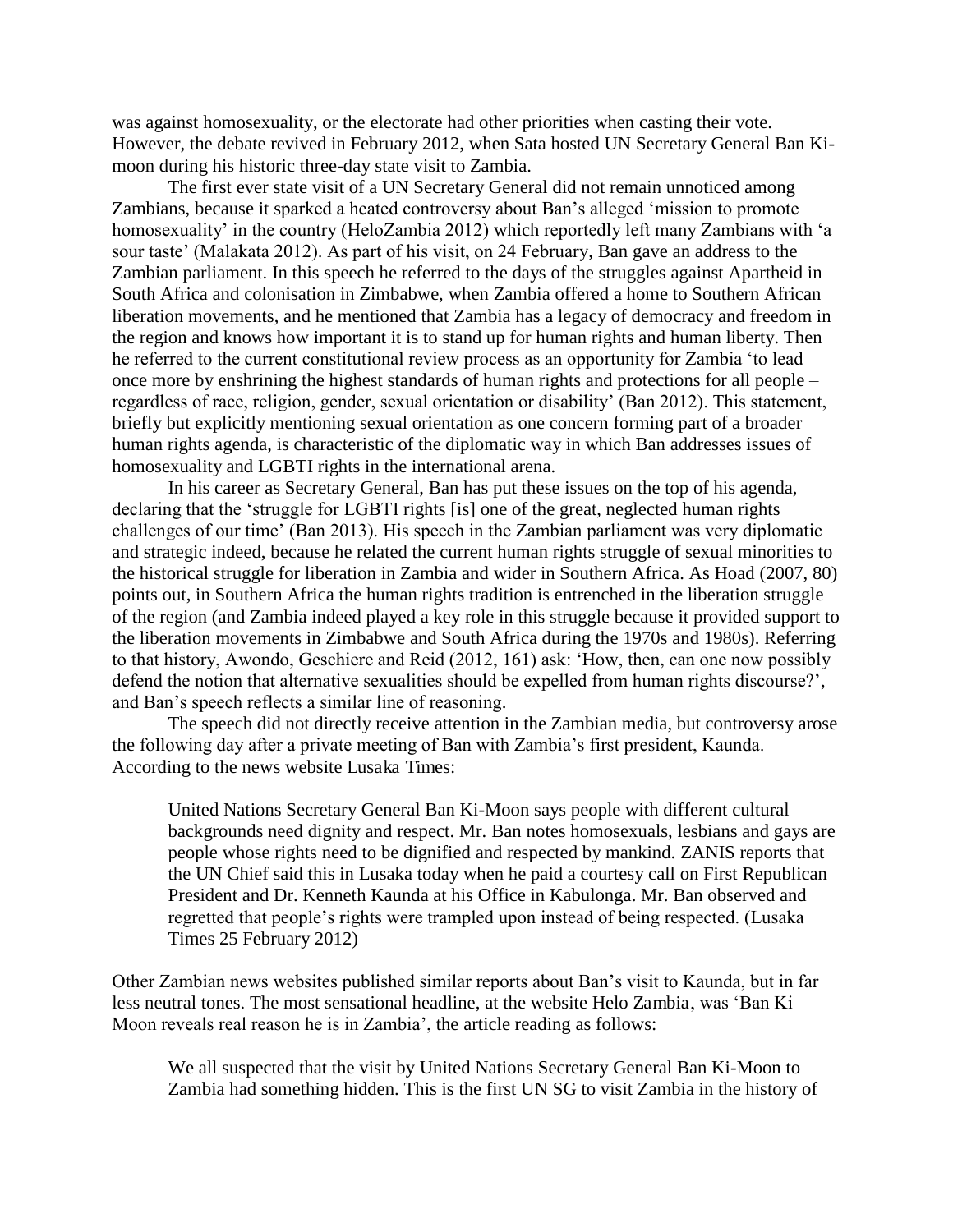both Zambia and the UN. Why is Ban Ki-moon in Zambia not in Senegal where a civil war is about to break out or in Syria where soldiers are killing civilian (sic) in hundreds every day? What is so special about Zambia? Well, on Saturday, he revealed his really (sic) mission and like we all suspected, he is here to promote homosexuality. He actually said it very plainly when he met former president Kenneth Kaunda. He told Kaunda and foreign affairs minister Given Lubinda that homosexuals, lesbians and gays are people whose rights need to be dignified and respected by mankind. (Helo Zambia 25 February 2012)

Ban Ki-moon's statements on homosexuality and gay rights were also the opening item of the TV news of the Zambian National Broadcasting Corporation (ZNBC) that Saturday evening, and it was the subject of public and political debate in the country for several weeks. Religious leaders, such as Evangelical Fellowship of Zambia (EFZ) Director Rev. Mwanza, fuelled the debates by stating that homosexuality can never be accepted in Zambia because it is against the country's 'traditional customs and religious beliefs' (quoted in Zambian Watchdog 26 February 2012). It was even suggested that Ban's call was 'a sign that the end of the world is near' (ibid), and that the UN Secretary General was part of a satanic conspiracy to impose gay rights on Zambia and to conquer the Christian nation. This illustrates the 'eschatological enchantment' of the homosexuality debate in Zambia (van Klinken 2013), with eschatological imagery being used to interpret and respond to the globalised liberal discourses and politics of which homosexuality has become a symbol.

 As part of the dynamics, opposition parties challenged the PF government to take a stance, with the United Party for National Development's (UPND) leader, Hakainde Hichilema, decrying President Sata's 'deafening silence' in a press statement, whilst also pointing out that 'UPND believes that as an African and Christian nation, Zambia has no place for gay rights' (quoted in Zambian Watchdog 28 February 2012). Sata kept quiet, but almost a week after Ban's statement Chief Government Spokesperson Fackson Shamenda – at a media briefing – declared that 'the laws of the land are very clear that homosexuality is not allowed in Zambia', and that the government did not have any plans to amend the penal code (Lusaka Times 1 March 2012). This was not enough, however, to put the minds of all critics at ease. In an interview, a representative of EFZ expressed his concern that it was hard to tell what the position of the PF government, and the President, really was:

It will only be clear after this constitutional process has come to an end, than we will know that the government has been consistent in sustaining the wishes of the people in terms of this particular aspect. But I do not see that they will sustain a position that is anti-homosexuality. They are more likely to bend towards donor influence or pressure because they need money to fulfil campaign promises. It will need a lot of courage to withstand donor pressure. Some of the donors will definitely use aid as a link towards homosexuality, just as they did with Malawi in 2010–2011. They will use the same pressure elsewhere. What we think has been a problem as well is the lack of high level government position on this matter – we need the President to say something, just like in Zimbabwe Mugabe has categorically stated his position. When the Head of State says something it is not just the government position but it is THE government position.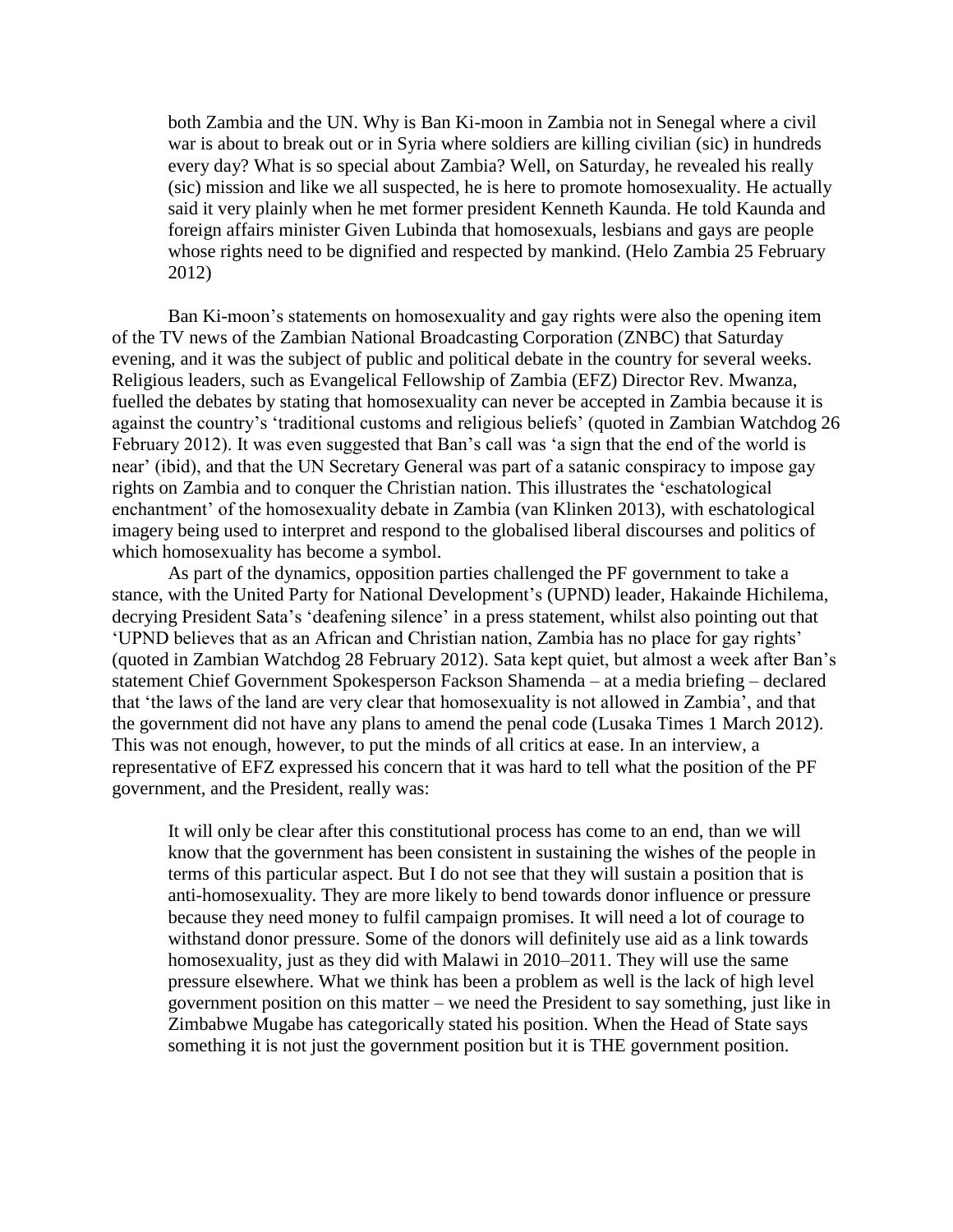Against this background of public concern about the governments', and particularly President Sata's, position – and of the ongoing rumours about Sata's ill health – it becomes understandable why shortly after the Ban Ki-moon controversy, several government ministers (in particular the then Minister of Justice Wynter Kabimba and Home Affairs Minister Edgar Lungu – whom the media suggested were the main competitors in the leadership struggle within the PF caused by Sata's condition) became rather vocal on issues of homosexuality and gay rights. Their profiling in this area became particularly apparent in the period from March 2013. On 21 March 2013, the European Union's delegation in Zambia published an advertisement in Zambia Daily Mail, announcing a call for grant applications under the European Instrument for Democracy and Human Rights. The advert explicitly mentioned discrimination on the basis of sexual orientation and gender identity as a key issue of the scheme. In his public reaction, Lungu undiplomatically stated that the EU should 'take the fight for gay rights to Europe' because 'this is unZambian; it is not part of our culture' (quoted in Zambian Watchdog, 25 March 2013).

Soon afterwards, the media reported that on 30 March four gay couples would have attempted to get their marriage registered in Lusaka. However, local Zambian LGBTI human rights organisation Friends of Rainka stated that the people involved 'are unknown to anyone else in the [LGBTI] community and are believed to be part of a fictitious ploy employed by enemies of the community in a quest to distract the nation from discussing ongoing social, economic and political challenges' (Friends of Rainka 2013). The alleged attempt to register gay marriages, followed by Lungu's call upon the police to arrest the couples, initiated what Friends of Rainka (ibid) calls 'a gay hunt', or in the words of Amnesty International (2014), 'a systematic persecution' of individuals based on their perceived sexual orientation. The couples were never arrested, but instead, on 7 April, AIDS and human rights activist Paul Kasonkomona was arrested by the police after he had appeared in a live discussion on Muvi TV; he was charged with 'inciting the public to take part in indecent activities' after calling for the decriminalisation of same-sex relations (BBC 8 April 2013). A few weeks later, on 6 May, two men in the northern town of Kapiri Moshi were arrested by the police and were charged 'with the offence of sodomy or having sex against the order of nature'. In the meantime, Kabimba had also legitimised the 'gay hunt' by publicly stating that there is 'No room for gays in Zambia' because 'As Zambians, we declared that we are a Christian nation and there is no way we can allow this un-Zambian culture' (quoted in Namaiko 2013).

The references of both Lungu and Kabimba to homosexuality as 'un-Zambian' is typical of the politics of homosexuality in Africa, in which sexuality is made a key tool through which African cultural authenticity is expressed and becomes a site where the purity of the postcolonial African nation is at stake (Ndjio 2013). However, the statements by political and religious leaders quoted above illustrate that in Zambia this politics takes a particular form as it is inspired by a Christian nationalism in which (specific understandings of) African culture, Christian values and national identity together form a monolithic block against homosexuality and gay rights (cf. van Klinken 2014). In other words, Christianity – a religion that historically was imported in Zambia by Western missionaries – is incorporated into a nativist argument based on an invented 'African' culture that is at the heart of 'Zambian' national identity. Another critical observation is that the recent waves of political homophobic rhetoric and the subsequent persecution of gay and lesbian people both by local communities, the police and the state, was stimulated by foreign actors, first Ban Ki-moon and later the European Union. This is not to blame these actors, but to draw attention to the complex relationship between political homophobia in Africa and international pro-LGBTI rights politics (Bosia and Weis 2013) and to the serious risk that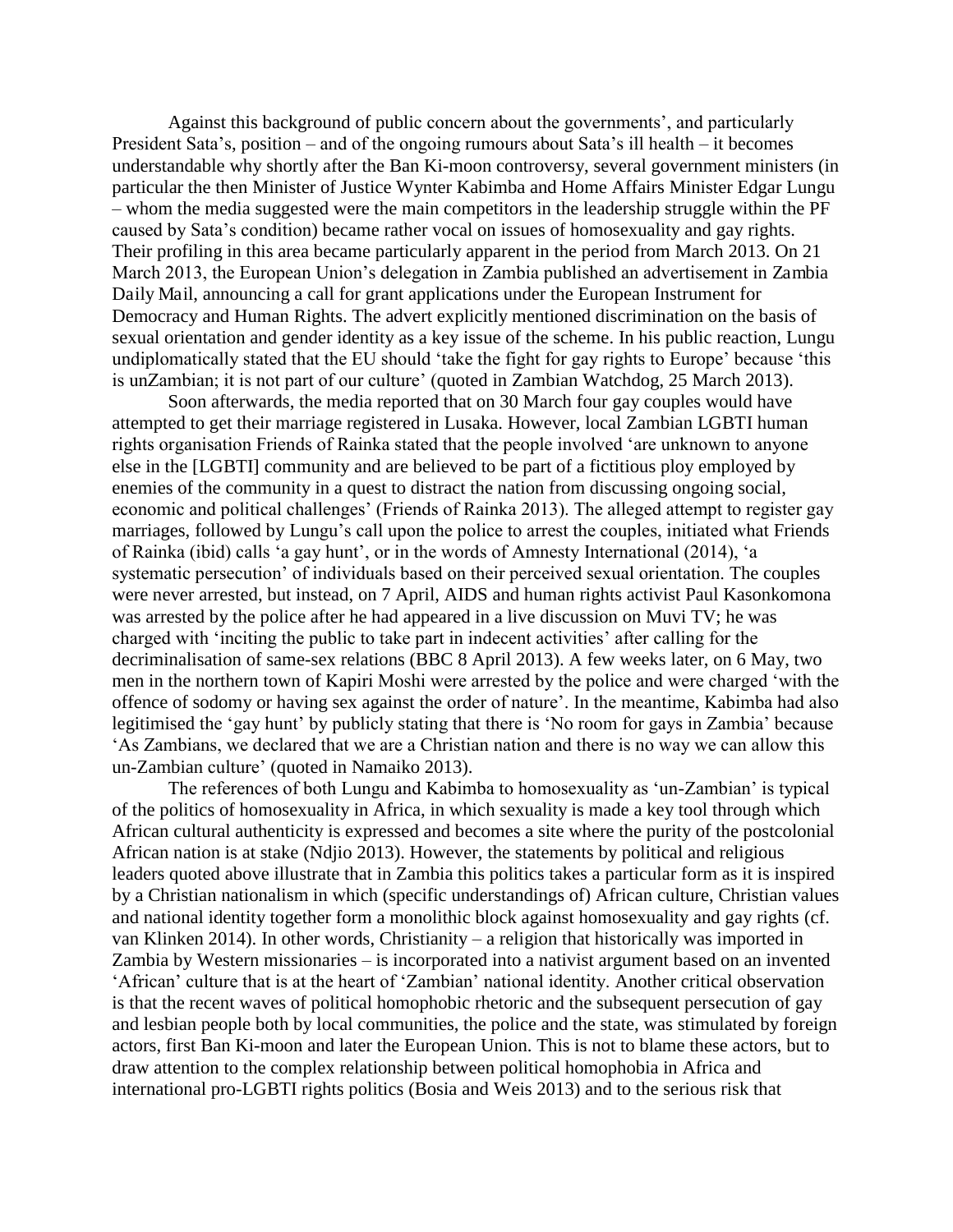'interventions from outside Africa … can very easily turn out to be counterproductive' (Awondo, Geschiere and Reid 2012, 161).

The public debate on homosexuality following Ban Ki-moon's visit coincided with the final stage of the process in which the TCDZC was drafting the new constitution. The committee was directly affected by the controversy, such as when UPND leader Hichilema insinuated that TCDZC was intentionally delaying the release of the draft constitution  $-$  the deadline of 29 February had passed  $-$  in order to 'include gay rights in the draft' (quoted in Zambian Watchdog 1 March 2012). A member of the committee, in an interview, told me that in the nation-wide consultation process following the release of the draft constitution on 30 April 2012, many of the participants in local and regional consultative meetings raised the issue of homosexuality and gay rights and wanted to be ensured that same-sex practices would remain illegal in the country. According to this member, particular concern was expressed about the clause in the draft constitution that stipulates affirmative action from the state towards minority and marginalised groups (Art. 60), because there was suspicion that it could refer to, or be used by, homosexuals. Quoting from a confidential report about the consultative meetings in Zambia's ten provinces, this TCDZC member told me that one proposed amendment, supported by three provinces, was that the article should clearly state 'who these minorities and marginalised groups are, and that undesirable groups such as homosexuals, terrorists, Satanists, witches and any other practices inimical to Christian and cultural values are not allowed'. The list of 'undesirable groups' in this quote is typical because it shows how homosexuality is perceived as a major national threat, alongside other threats to the physical and spiritual security of the nation. Other provinces, according to this member, came up with amendments reflecting similar concerns.<sup> $v$ </sup>

The official reports of the consultation meetings about the draft consultation have still not been released. However, the report of the so-called Sector Groups Convention – with representatives of all sectors of society, such as legislature, judiciary, academia, civil society organisations, etcetera – has been published, and it shows that one argument for maintaining the Christian nation declaration in the preamble was that the 'article will help to avoid secularism which promotes all kinds of vices including elective abortion and homosexuality, which degrade the moral fibre of the nation' (TCDZC 2013, 5). Again, this quote illustrates the interconnectedness of Christianity, nationalism, morality and the politics of homosexuality in Zambia. Clearly, homosexuality had become a major concern in the moral geography of Zambia as a Christian nation, and this had a profound impact on the constitutional review and consultation process.

## **The Human Rights Commission's Contribution**

In the consultation process following the release of the first draft constitution, discussion about homosexuality emerged not only in relation to the penal code that prohibits same-sex practices (a prohibition that in popular debates is often, but mistakenly, said to be part of the constitution), but also in relation to the constitution's anti-discrimination clause.<sup>vi</sup> Ironically, it was the Zambian Human Rights Commission (HRC) that made this clause the focus of its response. In the first draft of the new constitution, the anti-discrimination clause reads as follows:

A person has the right not to be discriminated against, directly or indirectly, on any grounds including birth, race, sex, origin, colour, age, disability, religion, conscience, belief, culture, language, pregnancy, health, marital, ethnic, tribal, social or economic status. ("First Draft Constitution of the Republic of Zambia" 2012, Art. 27.1)<sup>vii</sup>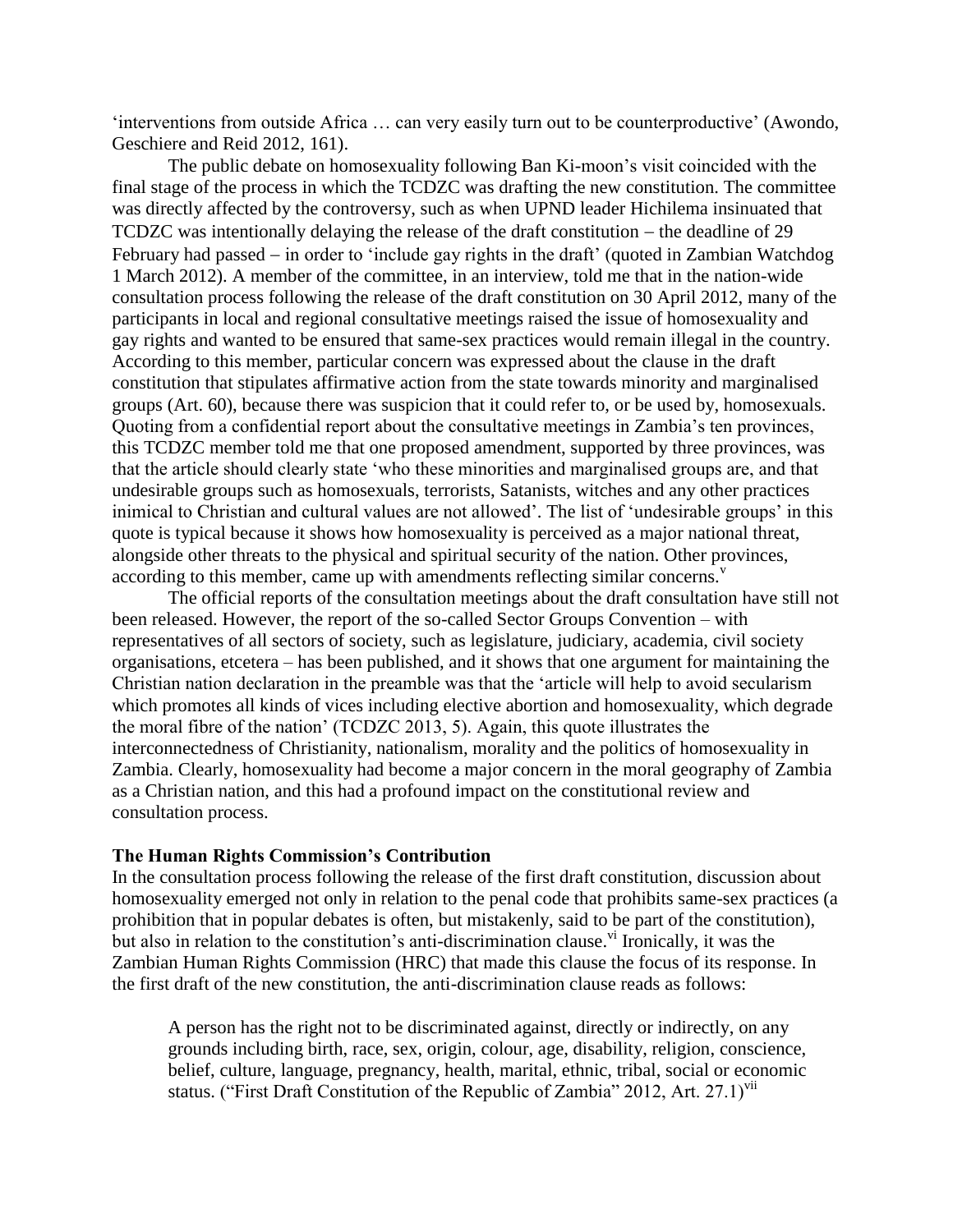In its submission in response to the first draft constitution, the HRC – that on the basis of earlier statements in the media had been associated with a relatively pro-LGBTI rights stance – provided detailed comments on this formulation. They called it 'a very progressive provision', but they also warned that it 'is very open ended and may lead to the handing of certain rights to or inclusion of certain groups that the people of Zambia may not be ready or willing to accept' (HRC 2012, 5). The HRC explicitly stated that this concern particularly related to 'members of the Lesbian, Gay, Bisexual, Transgender and Inter-Sex (LGBTI) community' (ibid). Instead of an inclusive formulation, the HRC proposed an exhaustive formulation of the anti-discrimination clause and also suggested that the terms "conscience" and "belief" should be removed because 'there is a danger that such groups could have these rights recognised on these bases' (ibid, 6). Thus, the HRC recommended that Art. 27.1 in the new constitution should read as follows:

A person has the right not to be discriminated against, directly or indirectly, on the grounds of birth, race, sex, origin, colour, age, disability, religion, political beliefs, culture, language, pregnancy, health, marital, ethnic, tribal or economic status. (ibid)

Apparently the HRC was determined to exclude the possibility that in the future LGBTI Zambian citizens could successfully appeal to the constitution to protest against any form of discrimination they experience because of their sexual orientation. To avoid doubt, the HRC emphasised that LGBTI people, like any other Zambian citizen, are entitled to the human rights protections afforded in the draft constitution and that they 'cannot be discriminated against on the basis of the traditional grounds as set out under Article 23 in the current constitution'. Clearly, the HRC does not represent a blatant example of what Kristen Cheney calls 'human rights exceptionalism' regarding LGBTI people in Africa, which is most typically illustrated by Ugandan Ethics and Integrity Minister James Nsaba Buturo's statement that 'homosexuals can forget about human rights' (quoted in Cheney 2012, 89).

The explicit recognition of the basic human rights of all Zambians, including LGBTI people, by the HRC can be interpreted positively as an indication that the country's legacy of democracy, freedom and human rights – alluded to by Ban Ki-moon – might still influence contemporary human rights politics in the country. This is not only apparent from the HRC statement, but also from the TCDZC's initial inclusive formulation of the anti-discrimination clause, as well as possibly from the general silence at the highest political level where President Sata seems to deliberately avoid the anti-homosexual and anti-LGBTI rights rhetoric used, for example, by his colleague in neighbouring country Zimbabwe.<sup>viii</sup> At the same time, and more negatively, the HRC can be argued to present a nuanced form of human rights exceptionalism, by explicitly advocating the exclusion of sexual orientation as a possible ground of discrimination to be protected against by the new constitution.

In its rationale to exclude the possibility of a successful appeal to the anti-discrimination clause on the basis of sexual orientation, the HRC states that 'human rights are universal but their enjoyment is not absolute', explaining that enjoyment 'is subject to the cultural, moral, religious, legal, economic and social context of the community/country in which they apply. Limitation of the enjoyment of individual human rights is permissible for the protection of the greater good of society' (ibid, 5). Explicitly admitting that its proposal implies a limitation of human rights, the HRC fails to elucidate what the 'greater good of society' is that is to be protected. It only refers to 'the interests of the Zambian people' who 'may not be ready or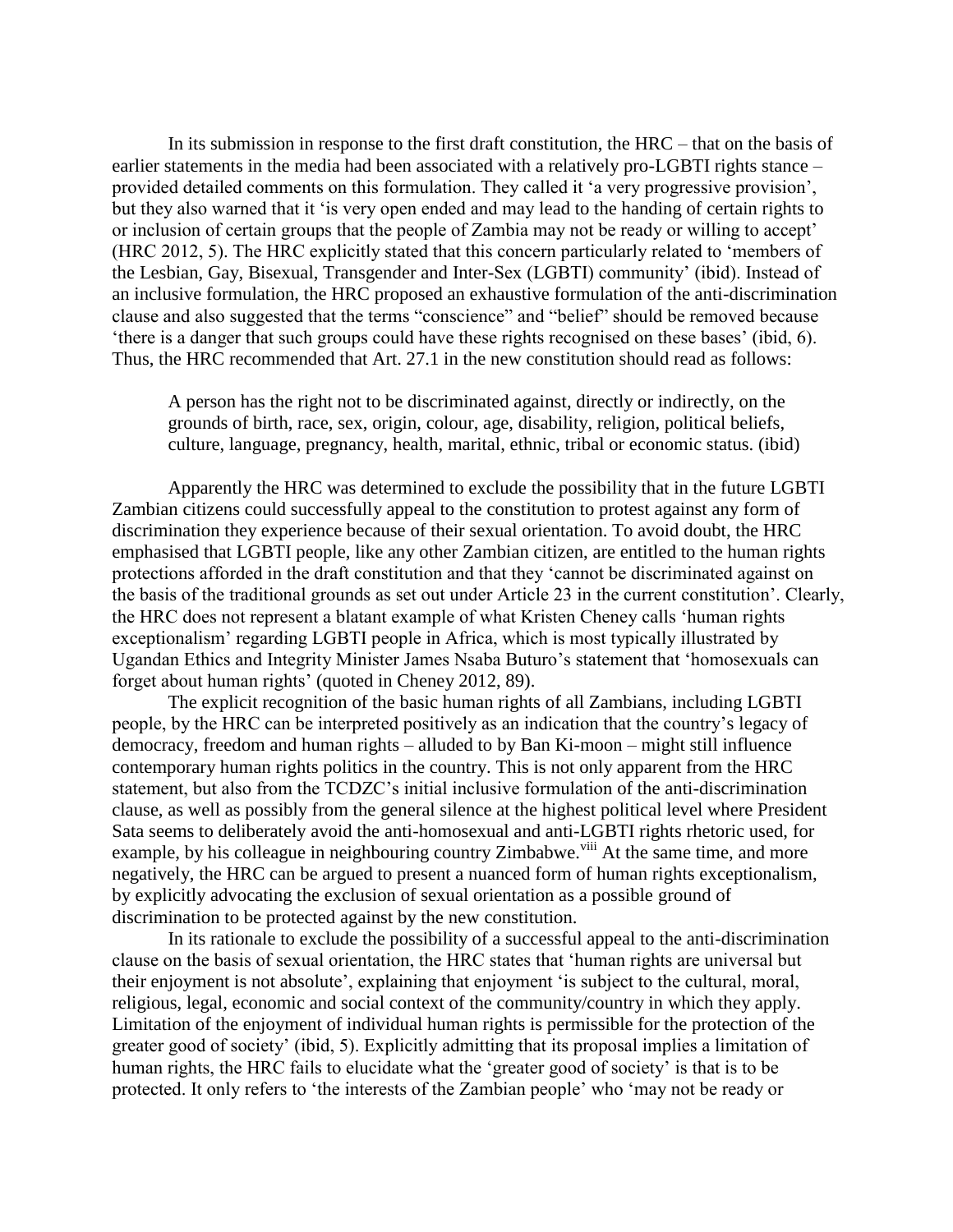willing to accept' the recognition of LGBTI people as a 'legitimate group' that can appeal against discrimination on the basis of their sexuality (ibid).

The reference to a 'legitimate group' is critical since the African Charter on Human and Peoples' Rights, as its name indicates, uniquely has a concept of peoples' rights – a concept that 'can be interpreted as a guarantee of rights to groups or collectivities of peoples whose interests are contradictory to the sovereign state in which they exist' (Johnson 2013, 277). However, the HRC's rationale perfectly illustrates the problem highlighted by Olajide Akanji and Marc Epprecht when they point out that in African societies (apart from South Africa), lesbians, gays, bisexuals and transgendered people do not constitute, legally speaking, 'a distinct social class' and therefore are not assigned group rights but are only legally entitled to individual rights (Akanji and Epprecht 2013, 21). Hence they observe:

The fact that homosexuals are not recognized as a collective or group, and so are entitled only to individual rights, leaves them vulnerable to the denial of their rights by the state in the name of a group need such as "national culture" or "development". (Akanji and Epprecht 2013, 23)

The undefined reference to the 'greater good of society', used to deny LGBTI people rights on the basis of their orientation, suggests that the HRC uncritically follows – or at least does not challenge – the popular rhetoric in which homosexuality and LGBTI human rights are considered a threat to the moral fabric of the nation. The HRC further refers to the Vienna Declaration and Programme of Action, adopted by the World Conference on Human Rights in Vienna on 25 June 1993, to state that the 'various historical, cultural and religious backgrounds of states must be borne in mind as the State fulfils its duty to protect and promote human rights for all' (HRC 2012, 5). This can be read as an implicit version of the popular nativist argument that homosexuality is incompatible with Zambia's cultural and religious character as an African and Christian nation. Kenyan human rights scholar Makau Mutua has argued that:

bills of rights exist in any constitution to protect certain core rights from the herd and the mob mentality of majorities against minorities, or those who are unpopular. The core of the human rights project is not about buttressing prejudices, but creating a firewall so that power, wealth, superior numbers and state control do not entrench those prejudices. (Mutua 2011, 458–459)

From this understanding of the human rights project, one could argue that the HRC needs to come up with an unambiguous call for the equal protection of LGBTI people and their human rights, withstanding popular forces in society and staying true to its own vision to be an 'independent guardian' of the full human rights of all Zambians. Instead, the HRC's position seems rather ambivalent, on the one hand explicitly recognising the basic human rights of all Zambians, including LGBTI people, while at the same time warning against an inclusive formulation of the draft constitution's anti-discrimination clause.

The HRC's contribution must be understood against the background of Zambia's sociopolitical climate in which homosexuality, as outlined above, has become heavily politicised and in which the HRC itself had become the subject of controversy. In the aftermath of Ban Kimoon's visit, media reports suggested that the HRC was in support of Ban's call for the recognition of LGBTI human rights, with newspaper Zambia Daily Mail on 27 February carrying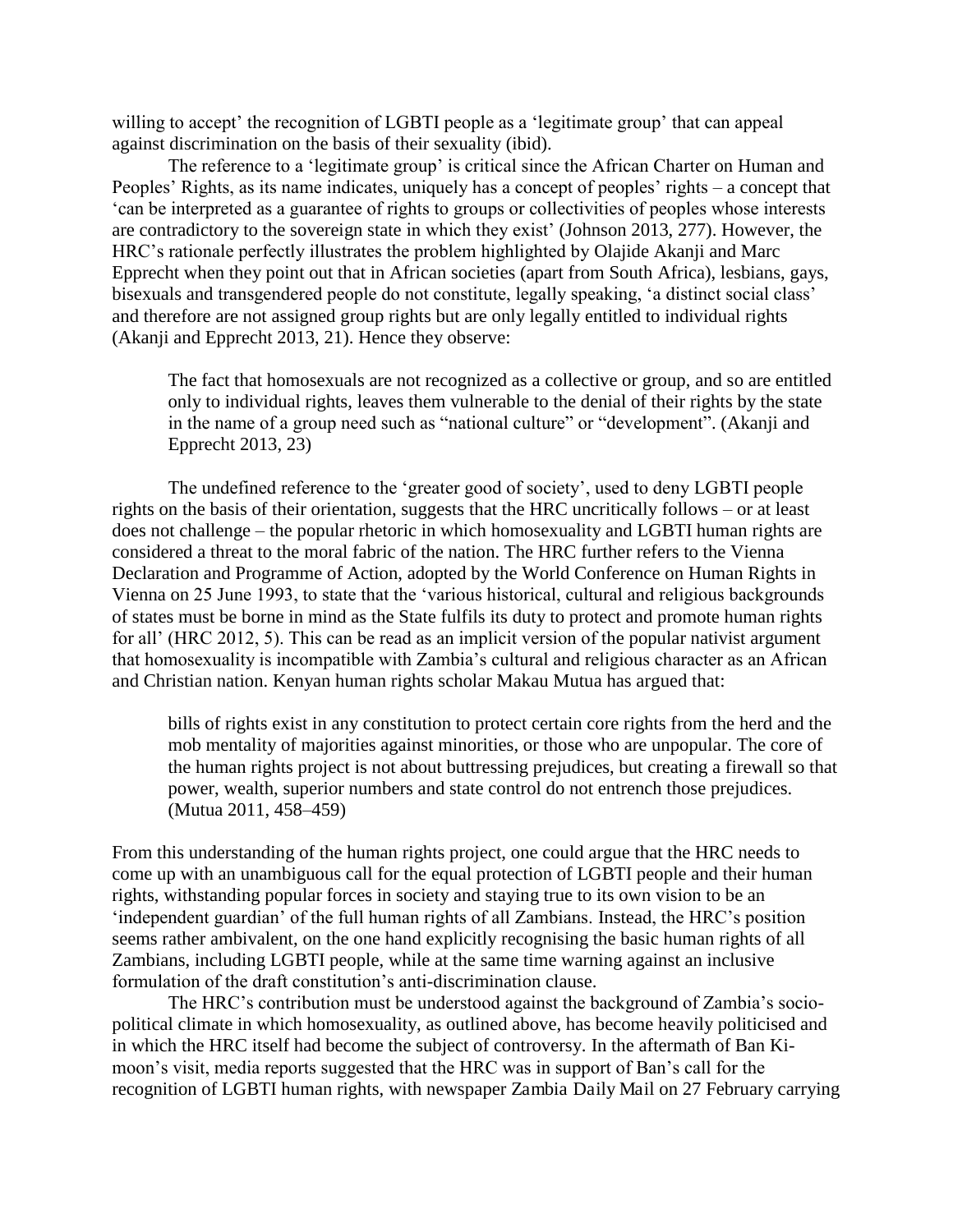the headline 'HRC for gay rights', and news website Lusaka Times on the same day publishing the same article under the heading 'HRC will speak against the discrimination of people on the basis of sexual orientation'. The article referred to an interview with HRC Chairperson Pixie Yangailo about Ban's statement, in which she apparently did not distance herself from his call but expressed her support for it:

Ms Yangailo stressed that the Commission will oppose discrimination based on sexual orientation. "The Zambian Constitution guarantees equality and if the right of education or health is being denied based on sexual orientation, the Commission will speak against that because no law in Zambia allows that," she said in an interview from Livingstone. She said what is prohibited in Zambia is sexual activity between people of the same sex, and in that case the law should take its course. "People need to be sensitized about this topic because it is new and many people are arguing from a point of ignorance. Sexual orientation has different categories, there are people who are transgender, lesbians, bisexuals and this is all alien for Zambians," she said. She added that even members of the Human Rights Commission members need to be educated about sexual orientation, for them to educate the masses. (Syampeyo 2013)

Obviously some contradictory messages are given here, as Yangailo reportedly considered sexual orientation as a ground for discrimination that LGBTI people should be protected against, while at the same time not questioning the criminalisation of same-sex practices in the country. The sensitisation and education she alludes to might lead to the realisation that sexual activity is part and parcel of sexual orientation, as the latter implies that people are, indeed, sexual beings. However, it is noteworthy that Yangailo apparently sees a role for the HRC in sensitising and educating the nation on issues of sexual diversity. Compared to the explicit homophobic rhetoric of political and religious leaders dominating the media around the same time, Yangailo voiced a much more nuanced stance. Though not challenging the legal status quo regarding homosexuality, her statement was generally perceived as controversial – the Lusaka Times online article generated 120 reader comments in two days, by far the majority of these being negative and some blatantly insulting her.

Under public pressure, HRC spokesperson Samuel Kasankha stated a few days later that Yangailo had been misquoted and that Zambia Daily Mail's suggestive headline did not reflect the content of the interview. His statement, as reported in a Lusaka Times article, reflects however the same ambiguity that is also present in Yangailo's comments quoted above:

The Commission has maintained that people must not be denied of their human rights based on their sexual orientation. Commission spokesperson Samuel Kasankha has however charged that homosexuality will not be entertained in Zambia as it is illegal under section 155 and 158 of the penal code. (Lusaka Times 4 March 2012)

Kasankha's statement was later published on the HRC website and is worth a closer look. It states that same-sex practices 'are currently illegal' (emphasis added) – a formulation that suggests that the Commission, for understandable reasons, does not want to mingle in the political debate about the legal status of homosexuality, but simply accepts the current laws as a given. It further points out that the Commission 'is not in the business of peddling criminality but merely ensures the minimum guarantee to those who may be different from the majority'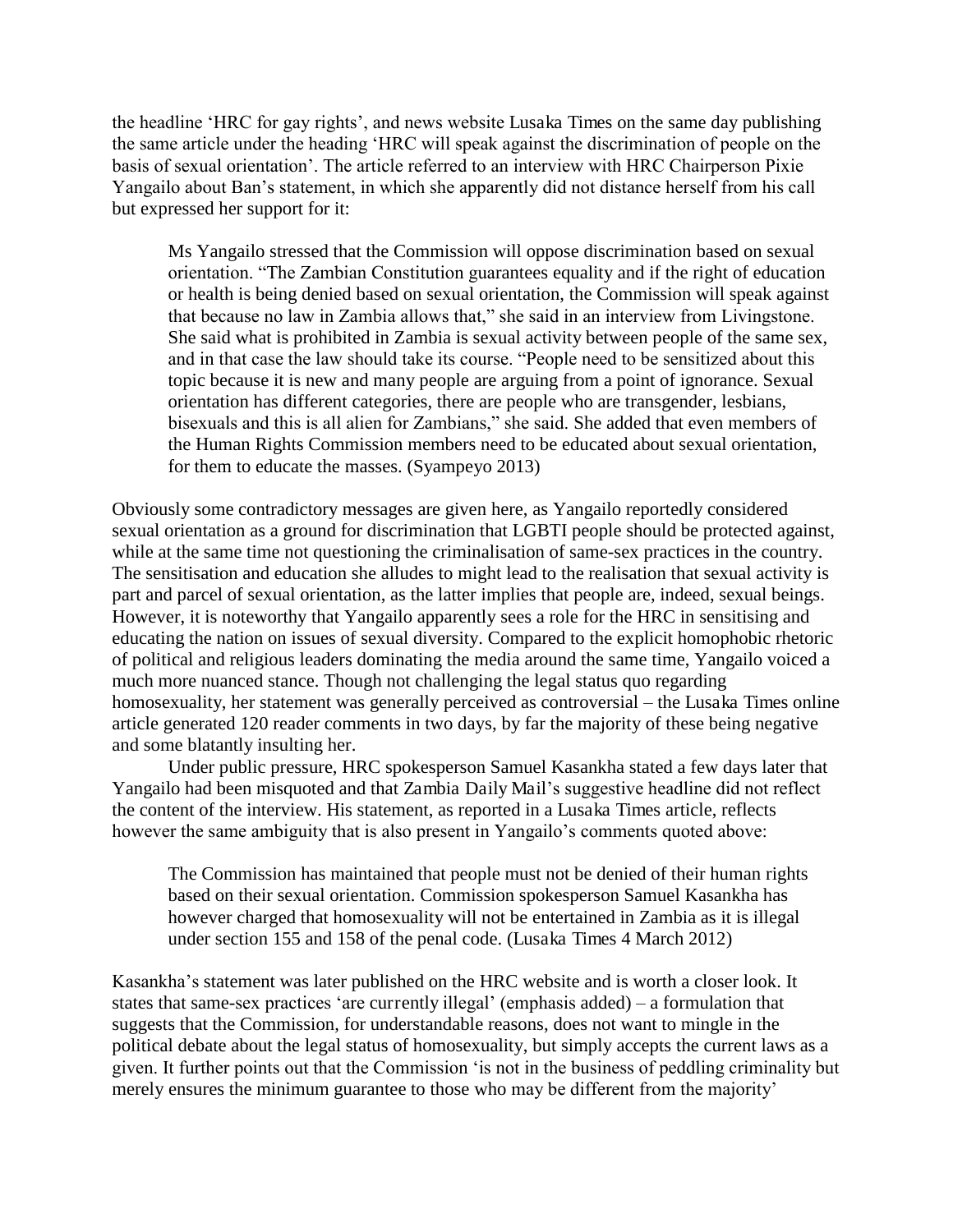(Kasankha 2012). In order to guarantee this minimum, the HRC says to recognise 'not the so called "gay rights" but the human rights that everybody is universally entitled to' (ibid). As examples of these 'so-called gay rights' the statement refers to equal marriage rights, the right to privacy and the right to freedom of association. Ironically, the Zambian constitution does guarantee the latter two rights for all Zambians, but the HRC apparently believes that these rights cannot be claimed by LGBTI people to express their sexual orientation. This is far from trivial, as historically the right to privacy 'has been the powerhouse for developing gay and lesbian rights' in Europe, under the European Convention on Human Rights (Johnson 2013, 263), while recently in Africa LGBTI activists have used the same tactic (at a national level, as the African Charter on Human and Peoples' Rights does not refer to a right to privacy, see Johnson ibid), with some success, for instance, in Uganda.<sup>ix</sup>

 To legitimise its stance, the HRC refers to the overwhelming majority of Zambian society that does not accept gay rights, and states that it 'has always supported upholding the moral, cultural and religious standards accepted by the people of Zambia' (ibid). Critically, Yangailo's reported comment on the need for further sensitisation and education of the Zambian people has disappeared from Kasankha's statement, indicating that the HRC does not see a role for itself in this area. The latter statement further points out that:

Zambia is a member of the United Nations and currently the UN encourages its member states to respect all human rights irrespective of status, which has been deemed to include sexual orientation. However, there are still many issues on which members have continued to hold different opinions and have refused to ascribe to one position on the basis of cultural, religious and other considerations. Zambians will therefore do well to respect the call by the UN Secretary General, as he represents an institutional ideal, but should nevertheless not feel obligated to shift positions from what they consider to be their moral obligations on the matter. (ibid)

Remarkably, the HRC here acknowledges that there is a development in the UN and international human rights circles towards the inclusion of sexual orientation as part of the human rights discourse. As Mutua points out, among others referring to a rule of the UN Human Rights Committee:

…international law is moving towards the recognition and protection of gay rights, even if some of the case law suggests that the basis for such recognition is privacy. It is fair to argue that the protection of other forms of sexual orientation besides heterosexuality … is an emerging international norm. (Mutua 2011, 458; see also Waites 2009)

Ban Ki-moon embodies this development in his high-profile diplomacy and advocacy regarding issues of sexual orientation and human rights. The HRC paradoxically calls upon Zambians to respect his call to recognise the rights of sexual minorities, while at the same time allowing them to ignore it by suggesting that 'cultural, religious and other considerations' are a legitimate reason to exclude sexual orientation as a status for LGBTI people to claim full human rights. The HRC then goes on by stating that:

The Commission has not recorded a single complaint of discrimination of persons on the basis of their sexual orientation in its more than 15 years of existence in Zambia. It can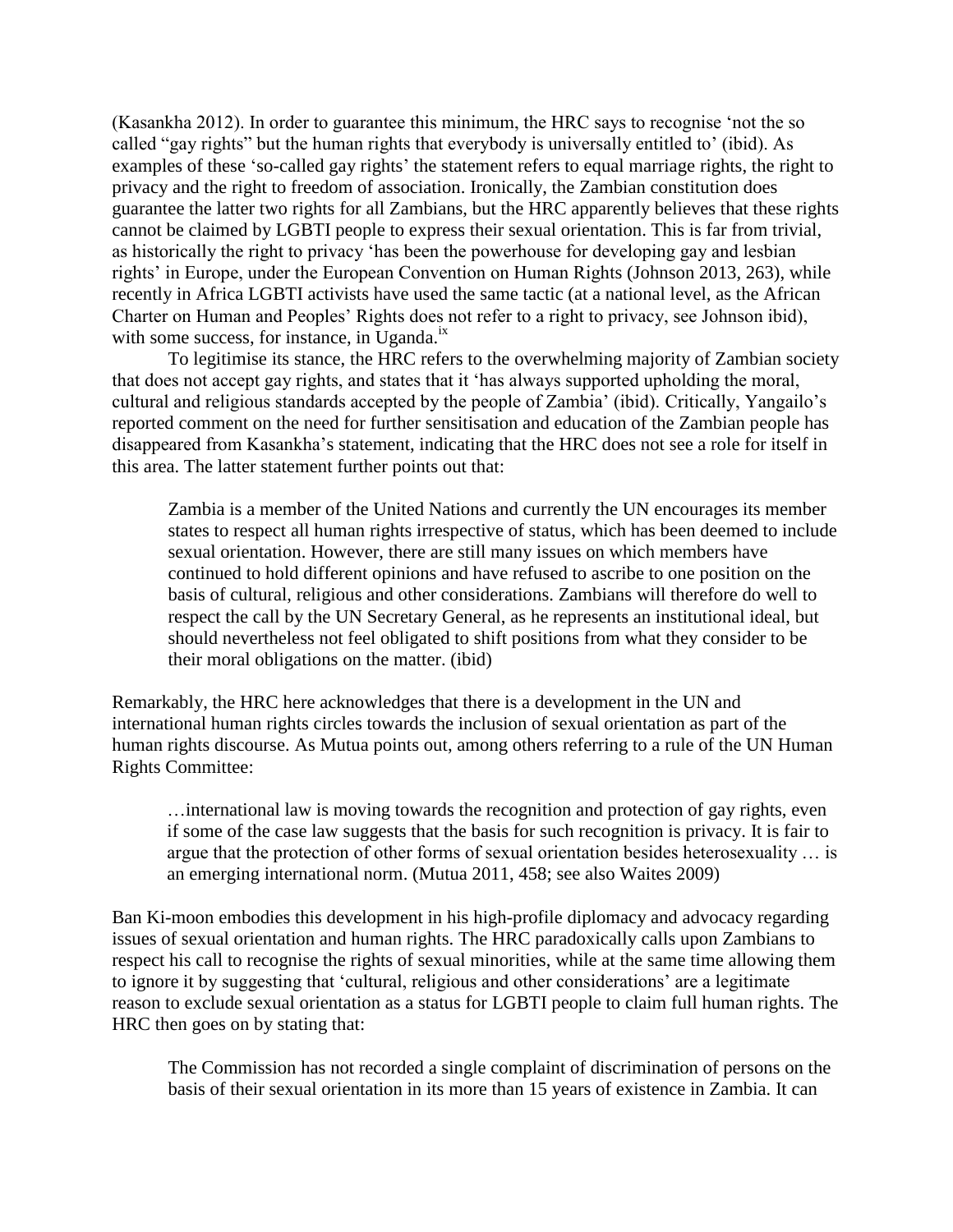therefore safely be argued that no such discrimination exists in the country. If it does, it must be on a very small scale or is unreported. (ibid)

This perception, which was also expressed by some local human rights activists I met during my fieldwork, clearly shows a lack of understanding of the way in which social and political homophobia works, that is, how it creates a climate in which LGBTI people simply cannot be open about their sexuality. It further demonstrates a lack of critical insight into how the criminalisation of same-sex practices actually presents a form of discrimination on the basis of sexuality, and how it hinders an effective HIV prevention policy targeting men who have sex with other men. Also, it ignores the stories of a few courageous gay individuals in Zambia that have been open about their experiences of stigmatisation and discrimination (e.g. Villarosa 2012). At the same time it is important to acknowledge the point made by one activist interviewee who did not deny the possibility of discrimination against LGBTI people but rhetorically asked whether this was really the most critical human rights issue in Zambia: 'I would like to see a similar aggressiveness [from international bodies] to ensure basic social and economic rights – the right to education, the right to health, the right to shelter – in Zambia's Bill of Rights.' This comment reflects the feeling that LGBTI rights are a luxury problem. It further illustrates the problem of LGBTI right campaigns not being perceived in Zambia, and Africa more generally, as being embedded in broader human rights advocacy, which demonstrates the need for an integral approach in which LGBTI issues are not singled out but are presented and advocated for as part of a broader integrated human rights agenda.

# **A Counter-Narrative of the "Christian Nation"**

The HRC stance cannot be understood unless set against the polarised political landscape after the 2011 parliamentary and presidential elections in which homosexuality was highly politicised. Furthermore, the HRC's ambivalent contribution to the debates on issues of sexual orientation and gay or LGBTI rights can only be understood as a complex negotiation of the moral and religious sensibilities in society and of popular political and religious rhetoric. The somewhat contradictory voices coming from the HRC – that is, from Yangailo and Kashanka, who unfortunately were not available for interviews on the subject – suggests that there might be some divergence of opinion on, and some sensitivity to, issues of human rights in relation to sexual minorities within the Commission. However, in a context where Pentecostal forms of Christianity have become a prominent political factor and have come to shape national identity, Christian discourses and politics 'go public' and restrict the space for social and political actors and bodies, such as the Human Rights Commission, to express any divergence from what is considered as socially acceptable. From the above case study it is clear that the nationalisation of (Pentecostal) Christianity in Zambia profoundly confines the space for the HRC to realise its own vision of being an 'independent guardian of human rights for all time'.

 Yet where the HRC's space to be an independent guardian of human rights, as they relate to sexual minorities, has been constrained – some Zambian individuals and organisations have spoken out against the current wave of socio-political homophobia in the country, the criminalisation of homosexuality and the persecution of people believed to be in same-sex relationships. For the purpose of this article, the case of Dette Resource Foundation (henceforth, Dette), a local Zambian NGO, is especially relevant. In the aftermath of the above-mentioned controversy about the EU advertisement, the then Home Affairs Minister, Edgar Lungu, had insinuated that some Zambian NGOs were promoting 'gay rights' because they were 'hungry for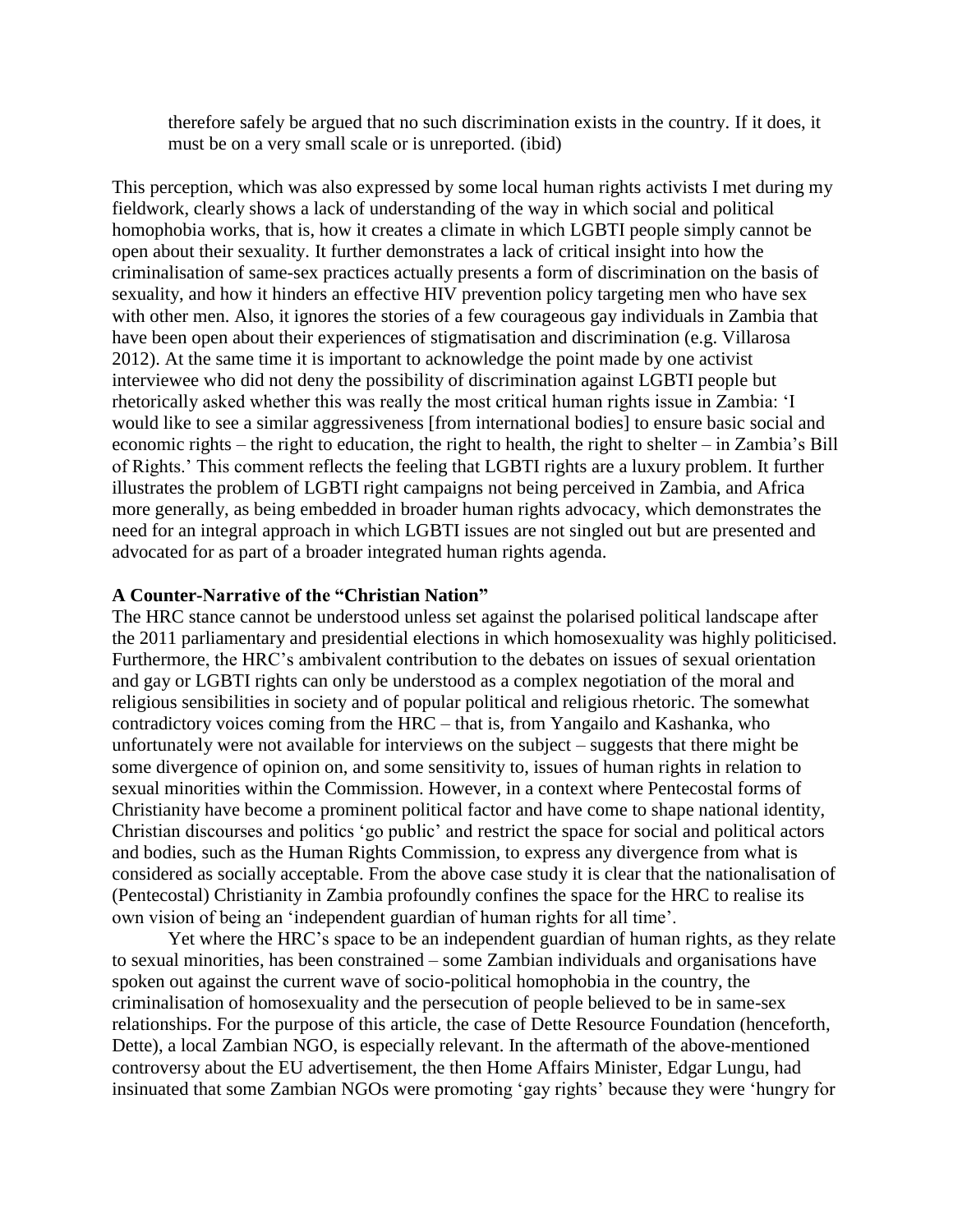money' from Western donors. In response to this, Dette published two subsequent statements, on 27 March and 29 April 2013, explaining its stance in support of LGBTI human rights. The organisation unequivocally reminded the Zambian government that 'as a signatory to the United Nations Declaration for Human Rights … [it] has a duty to provide protection to all people in Zambia' regardless of their sexual orientation (Tumfweko, 27 March 2013).

Without idealising Dette's statements as examples of LGBTI rights advocacy – they contain some rather awkward formulations, such as the reference to homosexuals as 'people with strange tendencies' who are 'weak' and 'vulnerable' – the statements are significant because they present an argument in defence of human rights for sexual minorities that is explicitly based on a Christian rationale. Even more, the argument explicitly refers to, and in fact employs, the idea of Zambia as a Christian nation in order to make its case. In its second statement, after the organisation had already received an overwhelmingly negative response, Dette pointed out:

We still believe that, homosexuals are human beings whose rights are protected under the laws of Zambia, which houses the bills of rights. Like any other human beings, homosexuals have rights to health services, life, association, expression, liberty among others. Like any other human beings, these rights need to be protected in homosexuals as well. We suggest that, as a nation dedicated to Christ by virtue of Zambia being declared a Christian nation, we need to reconsider our position on Homosexuals. Many of these people are outstanding professionals whose contributions to the nation have been commended. Besides, they are our neighbors, business partners, brothers, siblings, and colleagues in various fields. … We would do better to allow these people to live freely. … Jesus, the man whose name Zambia has been declared, never condemned people, sinners or persons with different sexual orientation. (Tumfweko, 29 April 2013)

With its explicitly religious Christian rationale for the defence of human rights in relation to LGBTI people, Dette's statements can be considered as an example of what Gerrie ter Haar calls the 'inculturation of human rights' in Africa (ter Haar 2009, 63–67). This refers to a process of incorporating a moral-spiritual dimension in human rights discourse and including religious ideas that can buttress human rights, in order to overcome the problem of a largely secular, moral-legal approach to human rights that, according to ter Haar, is of limited relevance in many contemporary African contexts. Dette particularly employs two key Christian theological notions in order to contextualise its LGBTI advocacy work in the local Zambian epistemologies in which human rights and issues of sexual diversity are being received. First, by pointing out that 'every [human] creature' has received 'God given rights' (Tumfweko, 29 April 2013), Dette based its understanding of human rights on the biblical notion of human beings being created in the image of God, echoing a long tradition of Christian theological thinking about human rights. Second, Dette evoked the tradition of Christian social thought when referring to Jesus Christ as a person siding with the outcasts of society, suggesting that Zambians should follow his example by showing solidarity with today's outcasts, particularly homosexuals. Hence, the organisation reversed the Christian nation argument, generally used to argue against the acceptance of homosexuality in Zambia, into an argument in support of sexual minorities. The suggestion is that precisely because Zambia is a Christian nation, there should not be any form of discrimination against LGBTI people in the country and their rights are to be protected.

Of course, the immediate political effect of Dette's public stance might be rather limited. There were little signs of public support for the organisation, and its alternative stance is being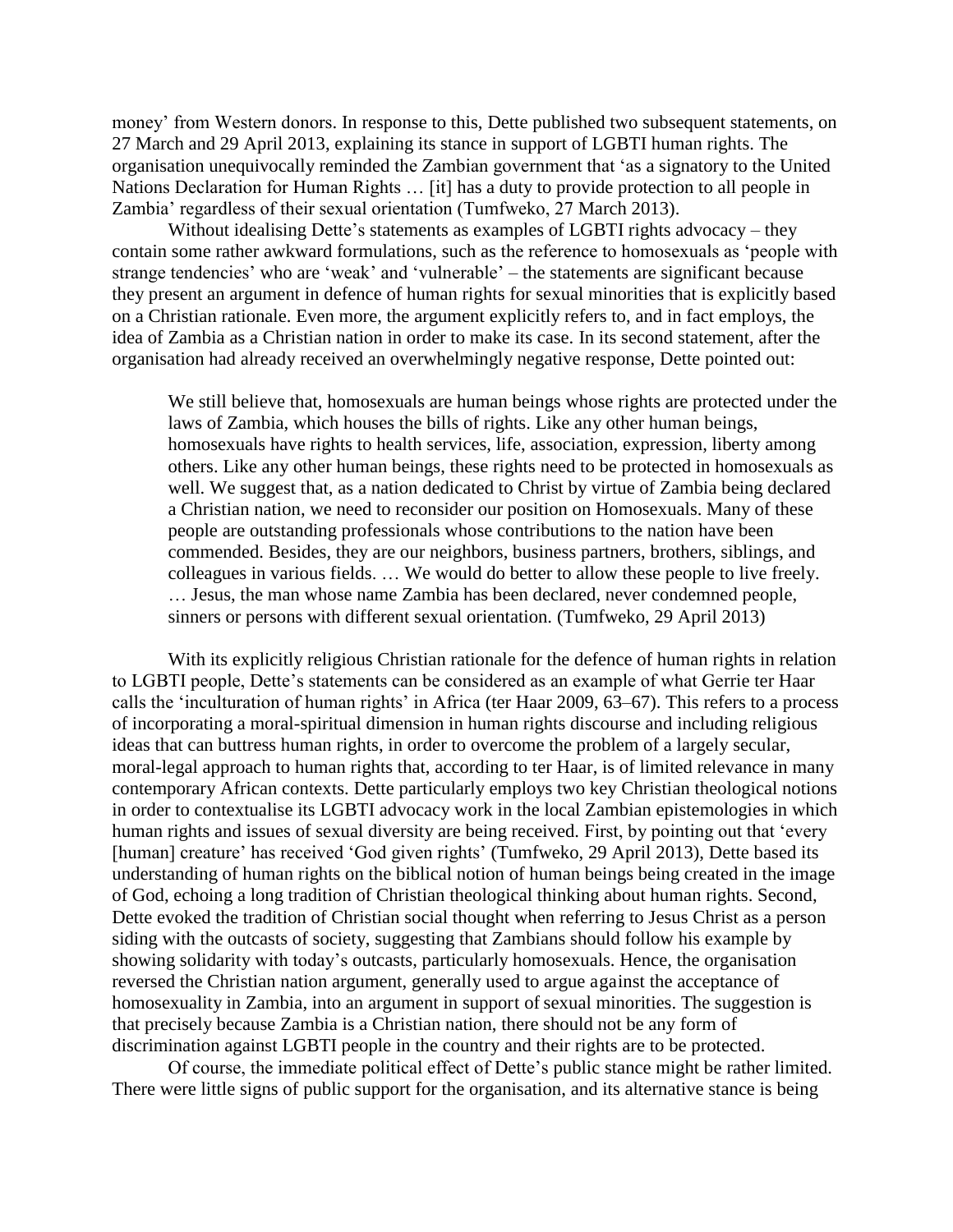overwhelmed by the homophobic rhetoric that dominates Zambia's public sphere. Yet Dette's contribution is significant for three reasons. First, the reference to homosexuals as people who are created by God and therefore have 'God-given rights' like any other human being, is a critical intervention in the demonisation of sexual minorities in popular Pentecostalite Zambian rhetoric (cf. van Klinken 2013). It humanises LGBTI people in a context where they are generally being othered, that is, depicted as inhuman or even satanic. Second, the case shows that even in a context where Christianity dominates public and political culture, debate is still possible because Christianity itself is far from a monolithic religion. By presenting an explicitly Christian argument in favour of the recognition of LGBTI human rights, Dette challenges popular Christian rhetoric and subverts the monolithic idea of Christianity as a religion against homosexuality. Third, by employing, but reversing, the Christian nation argument, Dette presents a counter-narrative of Zambia as a Christian nation. According to postcolonial theorist Homi Bhabha, counter-narratives of the nation interrogate the nation's totalising conceptual boundaries and 'disturb those ideological manoeuvres through which "imagined communities" are given essentialist identities' (Bhabha 2010, 213).

Elaborating on this further, McLeod (2000, 119) points out that 'nationalist discourses require essence, origin, unity and coherence, and need to forget the presence and narratives of certain peoples within its imaginary boundaries in order to function'. In the case of Zambia's Christian nationalism, rather than forgetting about their presence and ignoring their narratives, LGBTI people are silenced and demonised away, which is another way of reinforcing the cultural authenticity and sexual purity of Zambia as an 'African' and a 'Christian' nation. Counter-narratives, then, 'interrupt the nation's smooth self-generation (…), revealing different experiences, histories and representations' (McLeod 2000, 120). In the case of Dette, narratives of LGBTI Zambians are not brought in directly, but their concerns are being represented and advocated for, and their rights are being defended. This is done, not by contesting the narrative of Zambia as a Christian nation as such, but by subscribing to this narrative and then reinterpreting it.

Again, as mentioned above, I do not intend to present Dette as an exemplary case of LGBTI advocacy, yet along the lines of Bhabha's notion of counter-narratives of the nation we might be able to grasp the political-religious significance of Dette's contribution in the Zambian context. A religious-based intervention from a local organisation such as Dette might on the longer term be more effective, in the Zambian context, than a typically secular, legal human rights discourse. After all, the Human Rights Commission has proven to be sensitive to religious arguments. Indeed, informants told me that the HRC had actually contacted Dette, following the controversy, with a request for advice and assistance in dealing with issues of homosexuality and LGBTI rights.

#### **Conclusion**

In the introduction to this article, the question was raised as to why both societal and political actors and bodies in Zambia have recently become so vocal against two key principles of Western liberalism, namely human rights and individual freedom, in relation to issues of homosexuality. In response to this question, I have argued in this article that the constitutional declaration and popular imagination of Zambia as a Christian nation has led to a particular religious-based moral geography and political economy in which an anti-Western and illiberal rejection of LGBTI human rights is not just made possible but is rendered the only possible and moral course of action. The role of Pentecostal forms of Christianity in the politicisation of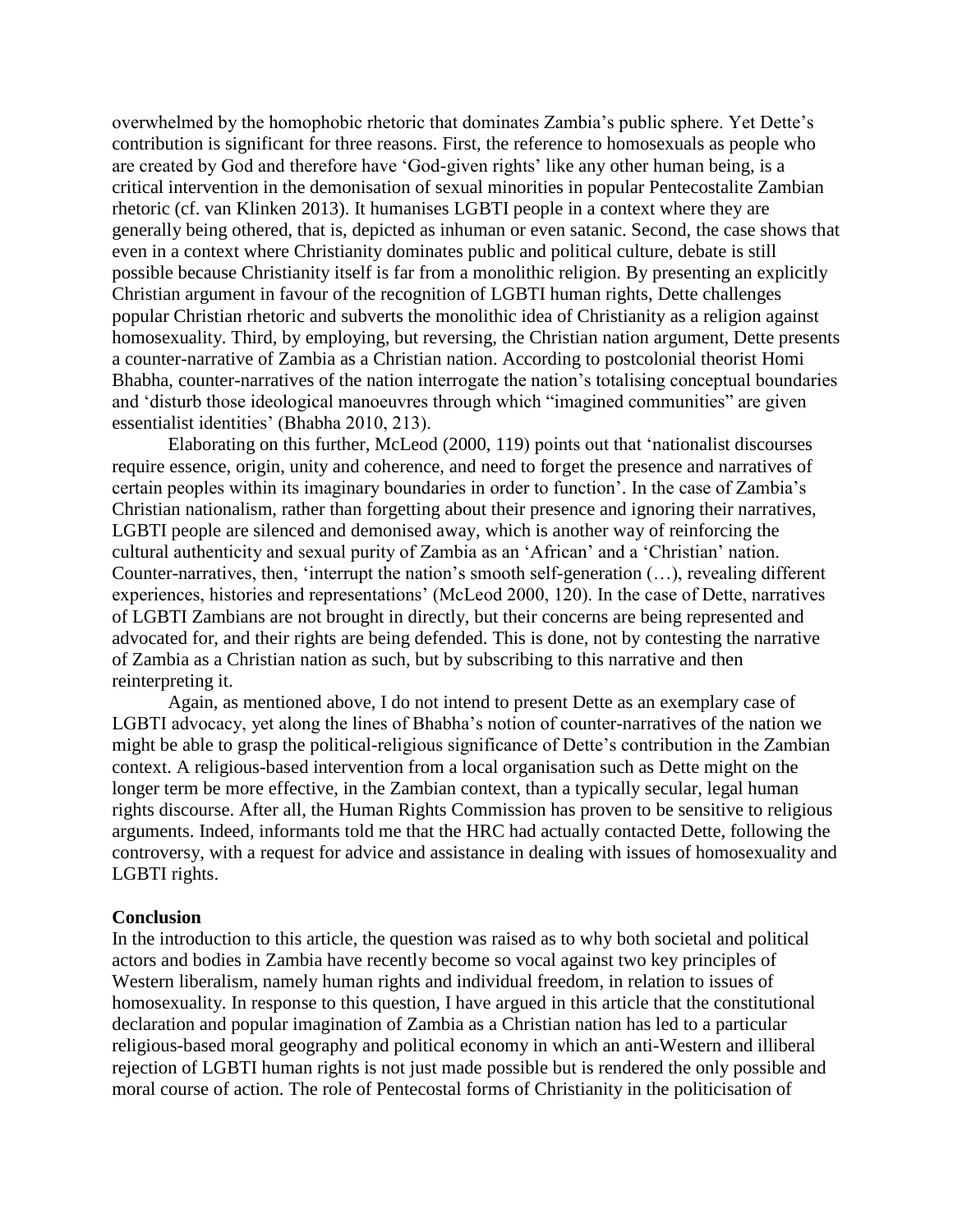homosexuality has also been observed in countries like Uganda (Bompani and Terreni Brown 2015) and Nigeria (Obadare 2015), yet in Zambia this is even more apparent because it is the only country on the continent where Pentecostal Christianity has shaped a popular, constitutionally embedded sense of national identity.

As the case study of the HRC shows, the constitutional and political configuration of Zambia as a Christian nation clearly shapes and defines the debates and politics concerning homosexuality and LGBTI rights. At the same time, Zambia has a relatively strong human rights tradition that is historically entrenched in the country's liberation struggle and in its postcolonial support of liberation movements in Zimbabwe and South Africa. The rather ambivalent stance of the HRC in recent debates on homosexuality and LGBTI rights – stating that LGBTI people should not be discriminated against, whilst at the same time ensuring that sexual orientation is not recognised as a possible ground of discrimination protected against by the constitution – can be understood as an attempt to negotiate the tensions between the commitment to human rights, on the one hand, and the politicised Christian character of the country, on the other.

This background, as well as perhaps Zambia's dependence on foreign aid, might also explain why at the highest political level the country has so far not followed the examples set by countries like Zimbabwe, where President Mugabe frequently uses overt homophobic rhetoric, and Uganda, with its controversial anti-homosexuality bill. As mentioned above, President Sata kept a low profile on issues of homosexuality. After his death in office in October 2014, Edgar Lungu won the January 2015 presidential by-election. Where in 2013 Lungu, then Minister of Home Affairs, had been very vocal on issues of homosexuality, he hardly ever raised it during the election campaign – possibly because his main opponent, UPND leader Hichilema, had been equally vocal on the topic so it was not a profiling issue as it had been in the 2011 election campaign. How things will develop under President Lungu, and during the upcoming general elections in 2016, is hard to predict. Soon after his installation as President, Lungu promised to deliver the new constitution – as under Sata the constitutional review process had, for unclear reasons, come to a standstill – yet he did not point out a clear strategy for how to bring the process to completion. It might be that public debates on homosexuality and LGBTI rights reemerge as soon as the final draft constitution is released and discussed in parliament.

 Whatever is going to happen exactly, it is clear that two ideas are deeply rooted in Zambia's popular narrative of nationhood (Larmer et al. 2014): first, the Christian character of the nation, and second, the idea that this excludes the possibility of recognising sexual minorities as full citizens and protecting their rights. However, as much as the constitutionally enshrined popular imagination of Zambia as a Christian nation has produced a logic in which the rejection of LGBTI human rights is rendered the only possible and moral course of action, we have seen that this logic has begun to be challenged by a marginal but significant counter-discourse. How these dynamics will further unfold cannot be predicted, but I would like to conclude with the suggestion that attention to such counter-discourses in Zambia and other African countries is crucial to prevent monolithic representations of 'African homophobia' inspired by 'religious belief'. A closer examination of local counter-mobilisations in support of the rights of sexual minorities – including the work of local LGBTI or queer movements – will provide critical insight into the possibilities and limitations of LGBTI rights advocacy and queer politics in contemporary Africa, and the possible contribution of religion.

#### **Acknowledgements**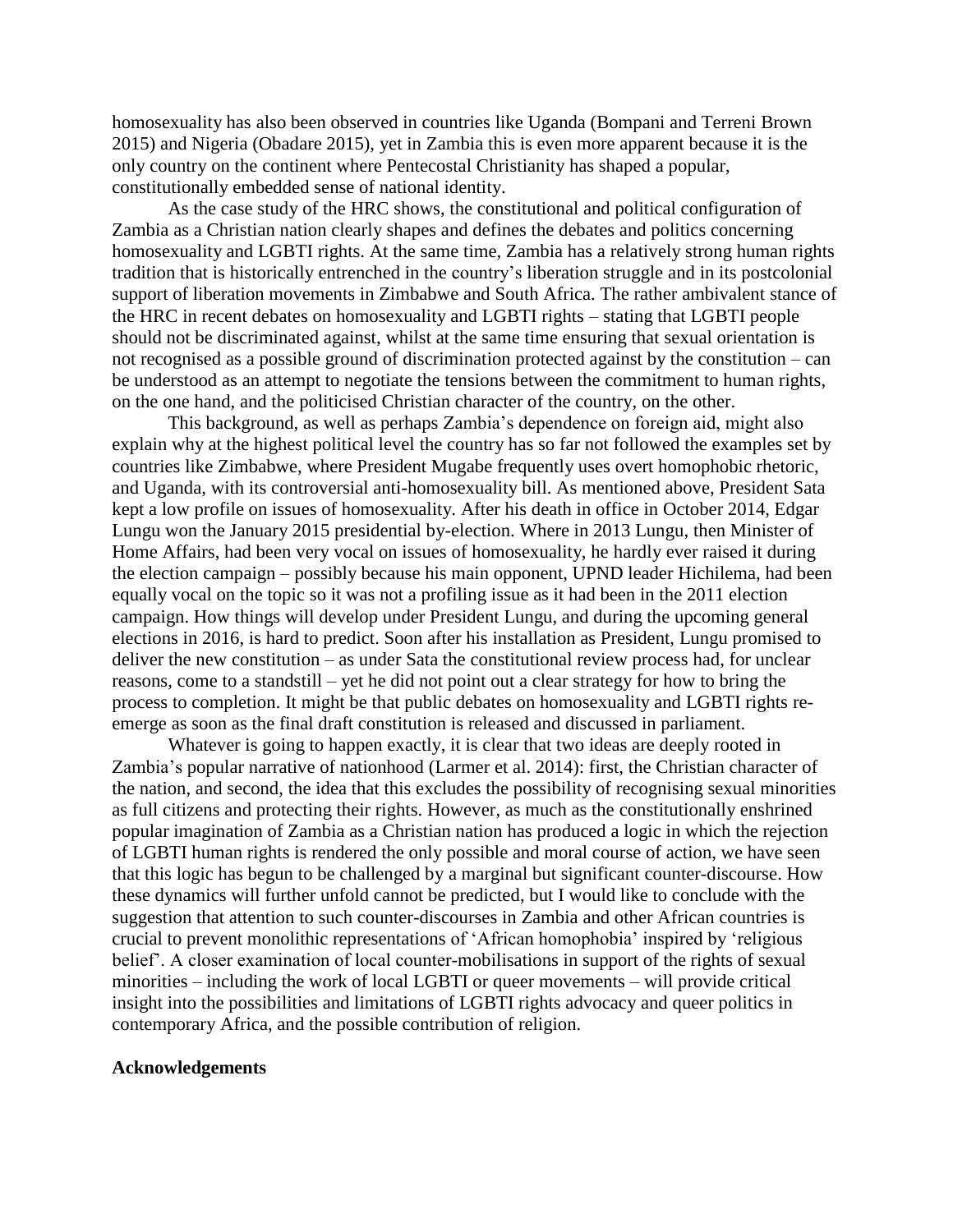I would like to thank the journal's anonymous reviewers, whose feedback has helped me to further develop and strengthen the analysis and argument, and Angela Stokes (AcEDemy), whose editing skills have improved the readability of this article. As always, all errors are mine.

# **References**

- "First Draft Constitution of the Republic of Zambia." 2012. Lusaka: Technical Committee on Drafting the Zambian Constitution. Accessed 17 August 2014. [http://www.parliament.gov.zm/dmdocuments/First%20Draft%20Constitution.pdf.](http://www.parliament.gov.zm/dmdocuments/First%20Draft%20Constitution.pdf)
- 2010 Census of Population and Housing. Vol. 11: National Descriptive Tables. 2012. Lusaka: Central Statistical Office. Accessed 17 August 2014. [http://www.zamstats.gov.zm/report/Census/2010/National/Zambia%20National%20Descrip](http://www.zamstats.gov.zm/report/Census/2010/National/Zambia%20National%20Descriptive%20Population%20Tables.pdf) [tive%20Population%20Tables.pdf.](http://www.zamstats.gov.zm/report/Census/2010/National/Zambia%20National%20Descriptive%20Population%20Tables.pdf)
- Akanji, Olajide, and Marc Epprecht. 2013. "Human Rights Challenge in Africa: Sexual Minority Rights and the African Charter of Human and Peoples' Rights." In Sexual Diversity in Africa: Politics, Theory, Citizenship, edited by S.N. Nyeck and Marc Epprecht, 19–36. Montreal: McGill-Queen's University Press.
- Amnesty International. 2014 (21 February). "Zambia: End State-Sponsored Persecution as Same-Sex Trial Reaches Verdict". Accessed 18 August 2014. [http://www.amnesty.org/en/news/zambia-end-state-sponsored-persecution-same-sex-trial](http://www.amnesty.org/en/news/zambia-end-state-sponsored-persecution-same-sex-trial-reaches-verdict-2014-02-21)[reaches-verdict-2014-02-21.](http://www.amnesty.org/en/news/zambia-end-state-sponsored-persecution-same-sex-trial-reaches-verdict-2014-02-21)
- Awondo, Patrick, Peter Geschiere, and Graeme Reid. 2012. "Homophobic Africa? Toward A More Nuanced View." African Studies Review 55 (03): 145–68. doi:10.1017/S0002020600007241.
- Ban Ki-moon. 2012. "Remarks to the National Assembly of the Republic of Zambia." United Nations. Accessed 17 August 2014. [http://www.un.org/sg/statements/index.asp?nid=5881.](http://www.un.org/sg/statements/index.asp?nid=5881)
- Ban Ki-moon. 2013. "Struggle for LGBT Right One of the Great, Neglected Human Rights Challenges of Our Time." Video message at the International Conference on Human Rights, Sexual Orientation and Gender Identity, in Oslo, 15–16 April 2013. YouTube. Accessed 17 August 2014. [https://www.youtube.com/watch?v=7uaHZWCgGss.](https://www.youtube.com/watch?v=7uaHZWCgGss)
- Banchoff, Thomas, and Robert Wuthnow, eds. 2011. Religion and the Global Politics of Human Rights. Oxford and New York: Oxford University Press.
- BBC. 2013 (8 April). "Zambia Gay Rights Activist Paul Kasonkomona Arrested". Accessed 17 August 2014. [http://www.bbc.co.uk/news/world-africa-22069904.](http://www.bbc.co.uk/news/world-africa-22069904)
- Bhabha, Homi K. (2010). The Location of Culture. London and New York: Routledge.
- Bosia, Michael J., and Meredith L. Weis. 2013. "Political Homophobia in Comparative Perspective." In Global Homophobia: States, Movements, and the Politics of Oppression,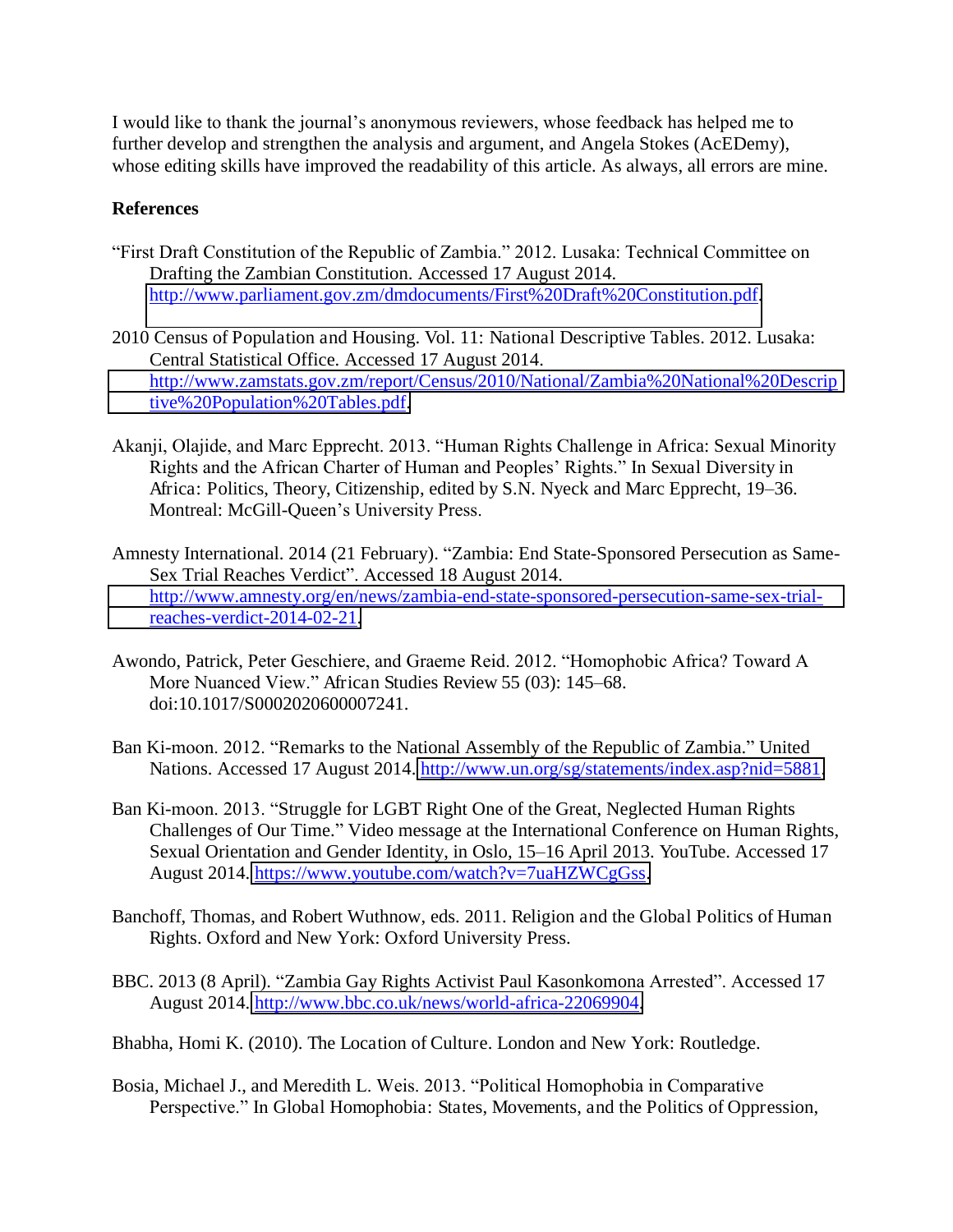edited by Meredith L. Weiss and Michael J. Bosia, 1–29. Urbana, Chicago and Springfield: University of Illnois Press.

- Bompani, Barbara, and S. Terreni Brown. 2015. "A 'Religious Revolution'? Print Media, Sexuality, and Religious Discourse in Uganda." Journal of Eastern African Studies 9 (1): 110–126. doi.org/10.1080/17531055.2014.987507.
- Boyd, Lydia. 2013. "The Problem with Freedom: Homosexuality and Human Rights in Uganda." Anthropological Quarterly 86 (3): 697–724. doi:10.1353/anq.2013.0034.
- Burgess, Richard. 2015. "Pentecostals and Politics in Nigeria and Zambia: An Historical Perspective." In Pentecostalism in Africa: Presence and Impact of Pneumatic Christianity in Postcolonial Societies, edited by Martin Lindhardt, 291–321. Leiden: Brill.
- Carlucci, Paul. 2014 (21 February). "Zambia: How Much Can a New Constitution Really Change?" ThinkAfricaPress. Accessed 15 August 2014. [http://thinkafricapress.com/zambia/how-much-can-new-constitution-really-change.](http://thinkafricapress.com/zambia/how-much-can-new-constitution-really-change)
- Chanda, Ernest. 2010 (18 February). "NCC To Adopt Clause That Forbids Same Sex Marriage." Accessed 20 September 2014. [http://maravi.blogspot.co.uk/2010/02/ncc-to-adopt-clause](http://maravi.blogspot.co.uk/2010/02/ncc-to-adopt-clause-that-forbids-same.html)[that-forbids-same.html.](http://maravi.blogspot.co.uk/2010/02/ncc-to-adopt-clause-that-forbids-same.html)
- Cheney, Kristen. 2012. "Locating Neocolonialism, 'Tradition,' and Human Rights in Uganda's 'Gay Death Penalty.'" African Studies Review 55 (2): 77–95. doi:10.1353/arw.2012.0031.
- Cheyeka, Austin, Marja Hinfelaar, and Bernhard Udelhoven. 2014. "The Changing Face of Zambia's Christianity and Its Implications for the Public Sphere: A Case Study of Bauleni Township, Lusaka." Journal of Southern African Studies 40 (5): 1031–45. doi:10.1080/03057070.2014.946228.
- Cheyeka, Austin. 2008. "Towards a History of the Charismatic Churches in Post-Colonial Zambia." In One Zambia, Many Histories. Towards a History of Post-Colonial Zambia, edited by Jan-Bart Gewald, Marja Hinfelaar, and Giacomo Macola, 144–63. Leiden: Brill.
- Comaroff, John L., and Jean Comaroff. 2006. "Law and Disorder in the Postcolony: An Introduction." In Law and Disorder in the Postcolony, edited by Jean Comoaroff and John L. Comaroff, 1–56. Chicago and London: University of Chicago Press.
- Couvara, Jean. 2013. "Criminological Evaluation of Gay Rights Under the Zambian Criminal Justice System: A Comparative Human Rights View". MA diss., University of Zambia. [http://dspace.unza.zm:8080/jspui/handle/123456789/3235.](http://dspace.unza.zm:8080/jspui/handle/123456789/3235)
- Ellis, Stephen, and Gerrie ter Haar. 2007. "Religion and Politics: Taking African Epistemologies Seriously." Journal of Modern African Studies 45 (3): 385–401. DOI: [http://dx.doi.org/10.1017/S0022278X07002674.](http://dx.doi.org/10.1017/S0022278X07002674)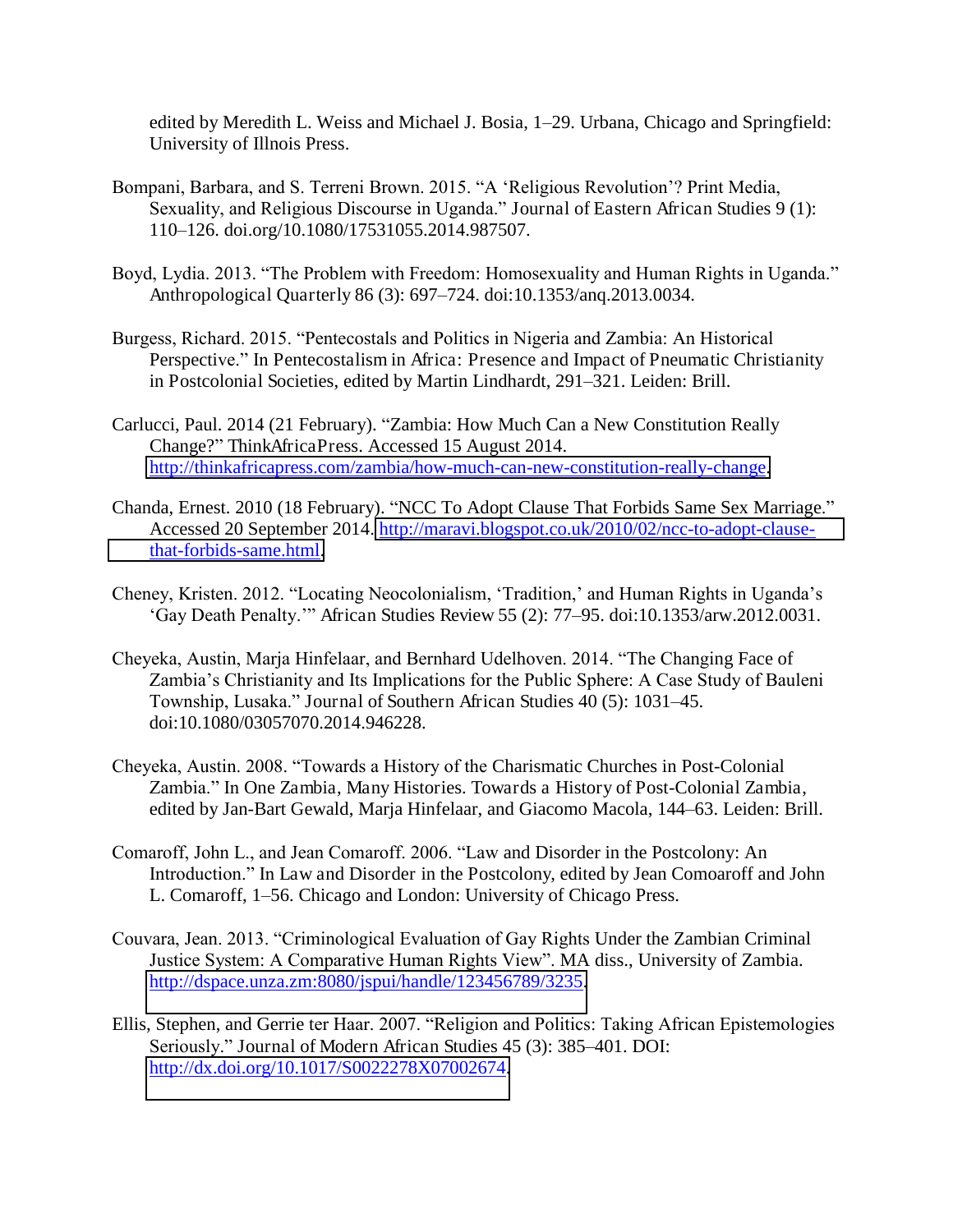- Engelke, Matthew. 1999. "'We Wondered What Human Rights He Was Talking About': Human Rights, Homosexuality and the Zimbabwe International Book Fair." Critique of Anthropology 19 (3): 289–314. doi:10.1177/0308275X9901900305.
- Englund, Harri. 2013. "Zambia at 50: The Rediscovery of Liberalism." Africa 83 (4): 670–89. DOI: http://dx.doi.org/10.1017/S0001972013000508.
- Epprecht, Marc. 2006. "LEGATRA". In Routledge International Encyclopedia of Queer Culture, edited by David A. Gerstner, 683. Oxon: Routledge.
- Epprecht, Marc. 2013. Sexuality and Social Justice in Africa: Rethinking Homophobia and Forging Resistance. London: Zed Books.
- Epprecht, Marc. 2012. "Sexual Minorities, Human Rights and Public Health Strategies in Africa." African Affairs 111 (443), 223-243. DOI: 10.1093/afraf/ads019.
- EFZ (Evangelical Fellowship of Zambia). 2013. "Letter to the Head of the Delegation of the European Union, Lusaka, Re: Call for Proposals in Support of Homosexuality". Accessed 5 February 2015. [http://www.efzsecretariat.org/index.php?option=com\\_content&view=article&id=108%3Ac](http://www.efzsecretariat.org/index.php?option=com_content&view=article&id=108%3Acall-for-proposals-in-support-of-homosexuality&catid=14%3Arecent&Itemid=61&limitstart=1) [all-for-proposals-in-support-of](http://www.efzsecretariat.org/index.php?option=com_content&view=article&id=108%3Acall-for-proposals-in-support-of-homosexuality&catid=14%3Arecent&Itemid=61&limitstart=1)[homosexuality&catid=14%3Arecent&Itemid=61&limitstart=1.](http://www.efzsecretariat.org/index.php?option=com_content&view=article&id=108%3Acall-for-proposals-in-support-of-homosexuality&catid=14%3Arecent&Itemid=61&limitstart=1)
- Friends of Rainka. 2013. "LGBTI Community Under Attack". 76Crimes. Accessed 17 August 2014. http://76crimes.files.wordpress.com/2013/04/zambia-lgbti-activists-under-attack.doc.
- Gifford, Paul. 1998. African Christianity: Its Public Role. London: Hurst & Co.
- Gordon, David M. 2012. Invisible Agents: Spirits in a Central African History. Ohio: Ohio University Press.
- Gordon, David M., Bizeck Jube Phiri, Giacomo Macola, and James Ferguson. 2014. "Debating 'The Rediscovery of Nationalism' in Zambia: Responses to Harri Englund." Africa 84 (4), 658-667. DOI: [http://dx.doi.org/10.1017/S0001972014000527.](http://dx.doi.org/10.1017/S0001972014000527)
- HeloZambia. 2012 (25 February). "Ban Ki-moon Reveals Real Reasons He is in Zambia; Tells Zambia to Respect Homosexuals." Accessed 25 April 2012; no longer available. http://www.helozambia.com/?p=204.
- Hinfelaar, Marja. 2011. "Debating the Secular in Zambia: The Response of the Catholic Church to Scientific Socialism and Christian Nation, 1976–2006." In Christianity and Public Culture in Africa, edited by Harri Englund, 50–66. Athens: Ohio University Press.
- Hoad, Neville W. 2007. African Intimacies: Race, Homosexuality, and Globalization. Minneapolis: University of Minnesota Press.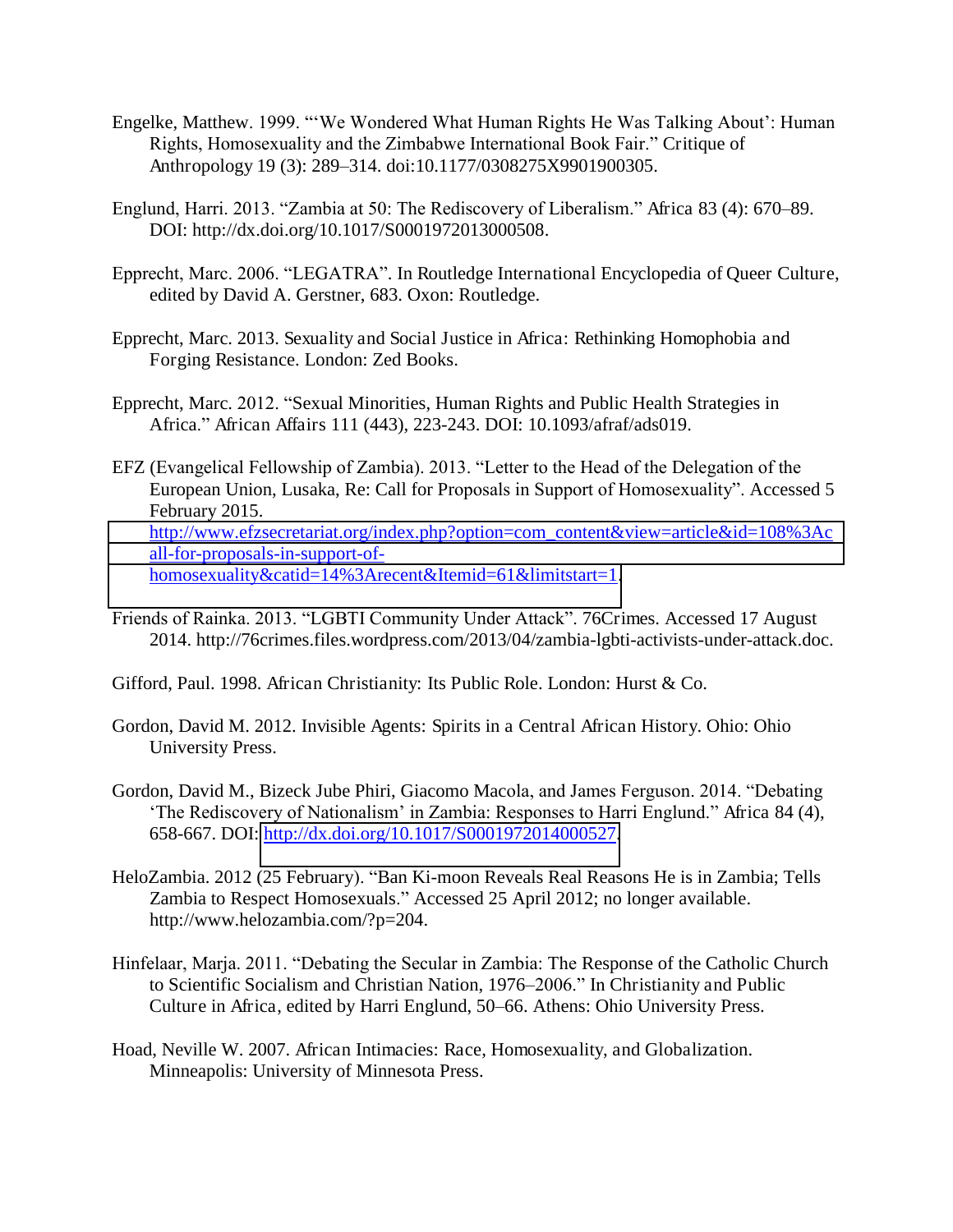- HRC (Human Rights Commission of Zambia). 2012. "Submission to the Technical Committee on Drafting the Zambian Constitution." Accessed 19 August 2014. [http://www.hrc.org.zm/media/hrc\\_submission\\_to\\_technical\\_committee\\_on\\_drafting\\_zambi](http://www.hrc.org.zm/media/hrc_submission_to_technical_committee_on_drafting_zambian_constitution.pdf) [an\\_constitution.pdf.](http://www.hrc.org.zm/media/hrc_submission_to_technical_committee_on_drafting_zambian_constitution.pdf)
- Hurteau, Pierre. 2013. Male Homosexualities and World Religions. New York: Palgrave Macmillan.
- Johnson, Paul. 2013. "Homosexuality and the African Charter on Human and Peoples' Rights: What Can Be Learned from the History of the European Convention on Human Rights?" Journal of Law and Society 40 (2): 249–79. doi:10.1111/j.1467-6478.2013.00622.x.
- Kasankha, Samuel. 2012 (14 July). "Human Rights Commission on Gay Rights." Human Rights Commission of Zambia. Accessed 19 August 2014. [http://www.hrc.org.zm/news/human\\_rights\\_commission\\_on\\_gay\\_100075.php.](http://www.hrc.org.zm/news/human_rights_commission_on_gay_100075.php)
- Kollman, Kelly, and Matthew Waites. 2009. "The Global Politics of Lesbian, Gay, Bisexual and Transgender Human Rights: An Introduction." Contemporary Politics 15 (1): 1–17. doi:10.1080/13569770802674188.
- Koppelman, Andrew, and Tobias Barrington Wolff. 2009. A Right to Discriminate? How the Case of Boy Scouts of America v. James Dale Warped the Law of Free Association. New Haven: Yale University Press.
- Larmer, Miles, Marja Hinfelaar, Bizeck J. Phiri, Lyn Schumaker and Morris Szeftel. 2014. "Introduction: Narratives of Nationhood". Journal of Southern African Studies 40 (5), 895– 905. DOI:10.1080/03057070.2014.946682.
- Long, Scott, A. Widney Brown, and Gail Cooper. 2003. More Than a Name: State-Sponsored Homophobia and Its Consequences in Southern Africa. New York: Human Rights Watch. [http://www.hrw.org/sites/default/files/reports/safriglhrc0303.pdf.](http://www.hrw.org/sites/default/files/reports/safriglhrc0303.pdf)
- Lusaka Times. 2012 (1 March). "The Laws of the Land Are Very Clear, Homosexuality Is Not Allowed in Zambia-Government." Accessed 17 August 2014. [http://www.lusakatimes.com/2012/03/01/laws-land-clear-homosexuality-allowed](http://www.lusakatimes.com/2012/03/01/laws-land-clear-homosexuality-allowed-zambiagovernment/)[zambiagovernment/.](http://www.lusakatimes.com/2012/03/01/laws-land-clear-homosexuality-allowed-zambiagovernment/)
- Lusaka Times. 2012 (25 February). "Ban Ki Moon Calls for Respect for Homosexuals and Lesbians." Accessed 17 August 2014. [http://www.lusakatimes.com/2012/02/25/ban](http://www.lusakatimes.com/2012/02/25/ban-kimoon-calls-respect-homosexuals-lesbians/)[kimoon-calls-respect-homosexuals-lesbians/.](http://www.lusakatimes.com/2012/02/25/ban-kimoon-calls-respect-homosexuals-lesbians/)
- Lusaka Times. 2012 (4 March). "Pixie Yangailo Was Misquoted on Gay Rights–HRC spokesperson." Accessed 19 August 2014. [http://www.lusakatimes.com/2012/03/04/pixie](http://www.lusakatimes.com/2012/03/04/pixie-yangailo-misquoted-gay-rightshrc-spokesperson/)[yangailo-misquoted-gay-rightshrc-spokesperson/.](http://www.lusakatimes.com/2012/03/04/pixie-yangailo-misquoted-gay-rightshrc-spokesperson/)
- Malakata, Michael. 2012 (28 February). "UN Secretary General's Visit Leaves Zambians with Sour Taste." The London Evening Post. Accessed 17 August 2014.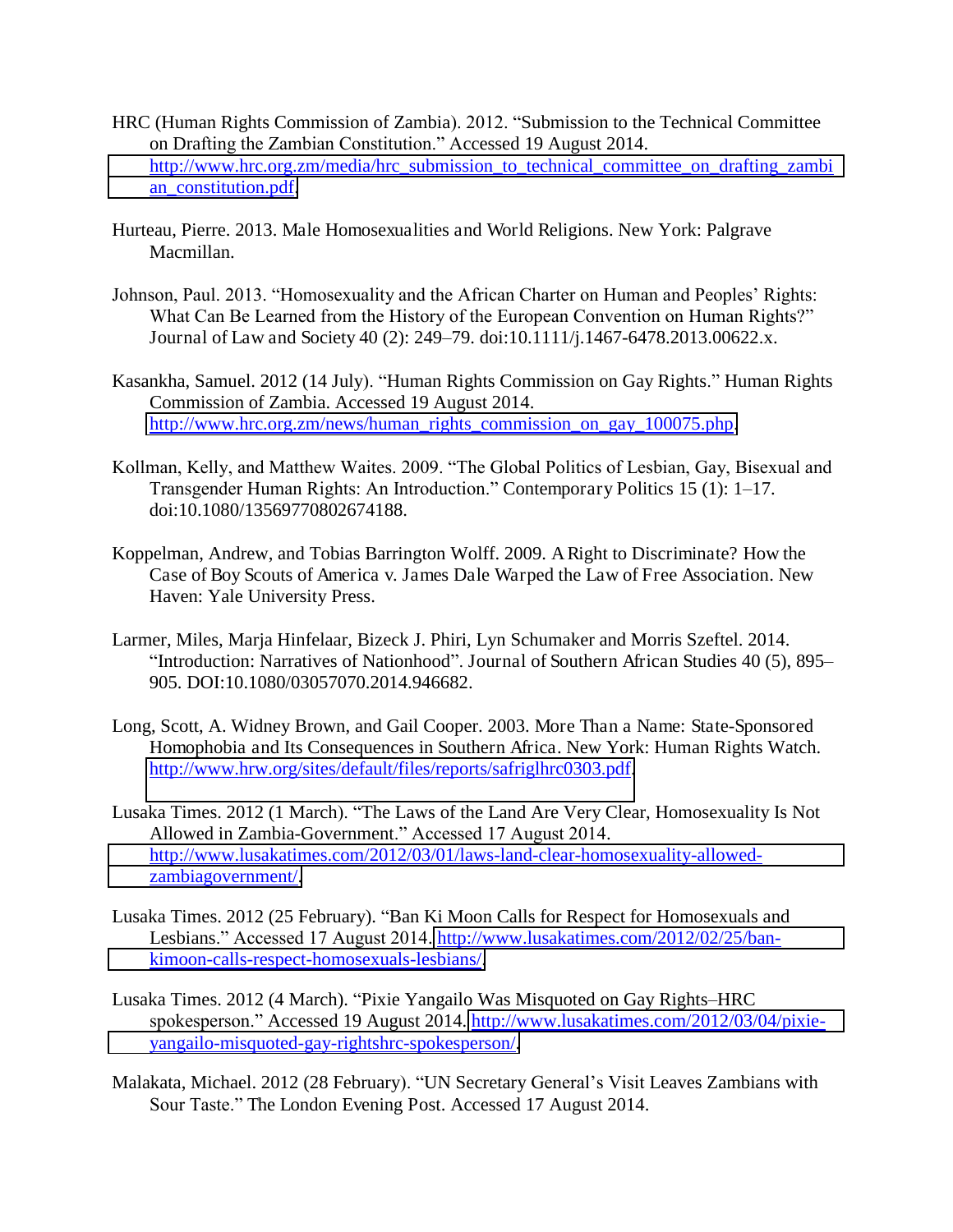[http://www.thelondoneveningpost.com/unj-secretary-generals-visit-leaves-zambian-with](http://www.thelondoneveningpost.com/unj-secretary-generals-visit-leaves-zambian-with-sour-taste-in-mouth/)[sour-taste-in-mouth/.](http://www.thelondoneveningpost.com/unj-secretary-generals-visit-leaves-zambian-with-sour-taste-in-mouth/)

- Marshall, Ruth. 2009. Political Spiritualties: The Pentecostal Revolution in Nigeria. Chicago: University of Chicago Press.
- McLeod, John. 2000. Beginning Postcolonialism. Manchester: Manchester University Press.
- Meyer, Birgit. 2004. "Christianity in Africa: From African Independent to Pentecostal-Charismatic Churches." Annual Review of Anthropology 33: 447–74.
- Mutua, Makau. 2002. Human Rights: A Political and Cultural Critique. Philadelphia: University of Pennsylvania Press.
- Mutua, Makau. 2011. "Sexual Orientation and Human Rights: Putting Homophobia on Trial." In African Sexualities: A Reader, edited by Sylvia Tamale, 452–462. Cape Town: Pambazuka Press.
- Namaiko, Chila. 2013. "No Room for Gays in Zambia Kabimba." Times of Zambia, 22 April. Accessed 6 December 2013. [http://www.times.co.zm/?p=6574.](http://www.times.co.zm/?p=6574)
- Ndjio, Basile. 2013. "Sexuality and Nationalist Ideologies in Post-Colonial Cameroon." In The Sexual History of the Global South: Sexual Politics in Africa, Asia, and Latin America, edited by Saskia Wieringa and Horacio Sivori, 120–43. London: Zed Books.
- Ndulo, Muna B., and Robert B. Kent. 1996. "Constitutionalism in Zambia: Past, Present and Future." Journal of African Law 40 (02): 256–78. doi:10.1017/S0021855300007816.
- Obadare, Ebenezer. 2015. "Sex, Citizenship and the State in Nigeria: Islam, Christianity and Emergent Struggles over Intimacy." Review of African Political Economy. DOI:10.1080/03056244.2014.988699.
- Robinson, Eric, and Grace Seo. 2013. *Constrained Agency: Civil Society's Search for Political*  Space in the Saga of Zambian Constitution Making. 3. Occasional Papers Series. Lusaka.
- Sadgrove, Joanna, Robert M. Vanderbeck, Johan Andersson, Gill Valentine, and Kevin Ward. 2012. "Morality Plays and Money Matters: Towards a Situated Understanding of the Politics of Homosexuality in Uganda." Journal of Modern African Studies 50 (1): 103–29. doi: [http://dx.doi.org/10.1017/S0022278X11000620.](http://dx.doi.org/10.1017/S0022278X11000620)
- Simpson, Anthony, and Virginia Bond. 2014. "Narratives of Nationhood and HIV/AIDS: Reflections on Multidisciplinary Research on the HIV/AIDS Epidemic in Zambia over the Last 30 Years." Journal of Southern African Studies 40 (5): 1065–1089.

Syampeyo, Yande. 2012. "HRC for Gay Rights." Zambia Daily Mail, 27 February, 2.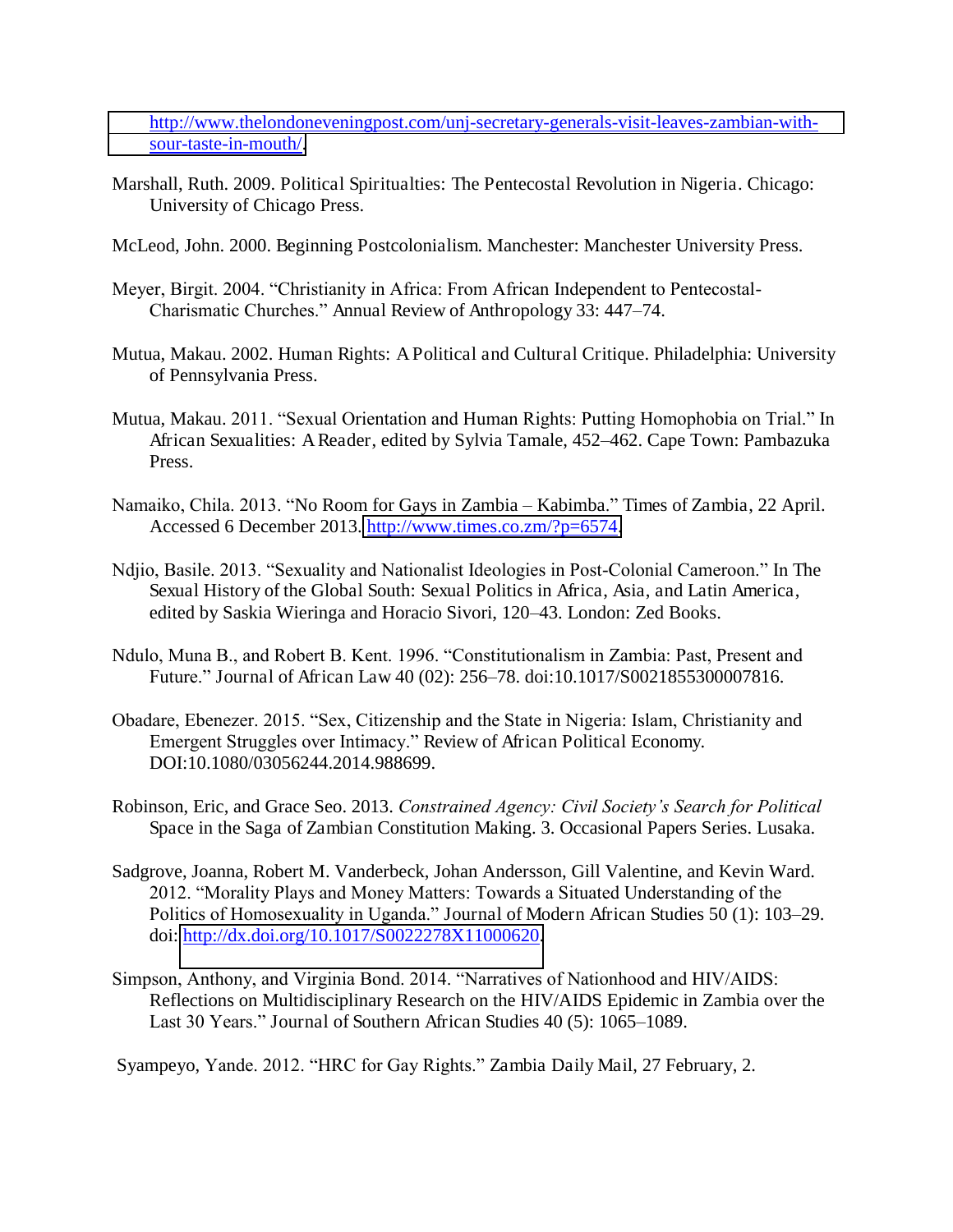- TCDZC (Technical Committee on Drafting the Zambian Constitution). 2013. "Resolutions of the Sector Groups Convention Held from  $3<sup>rd</sup>-5<sup>th</sup>$  April, 2013." Accessed 18 August 2014. <http://zambianconstitution.org/downloads/SECTOR%20GROUPS%20RESOLUTIONS.pdf>
- ter Haar, Gerrie. 2009. How God Became African: African Spirituality and Western Secular Thought. Philadelphia: University of Pennsylvania Press.

.

- Tumfweko. 2012 (27 February). "MAIKO Zulu Speaks Out: 'Gayism Is A NUISANCE. I Will Exercise My RIGHT TO DISCRIMINATE Gays.'". Tumfweko: Zambian News and Entertainment. Accessed 15 August 2014. [http://tumfweko.com/2012/02/27/maiko-zulu](http://tumfweko.com/2012/02/27/maiko-zulu-speaks-out-gayism-is-a-nuisance-i-will-exercise-my-right-to-discriminate-gays/)[speaks-out-gayism-is-a-nuisance-i-will-exercise-my-right-to-discriminate-gays/.](http://tumfweko.com/2012/02/27/maiko-zulu-speaks-out-gayism-is-a-nuisance-i-will-exercise-my-right-to-discriminate-gays/)
- Tumfweko. 2013 (27 March). "Dette Resources Foundation Welcomes Gay Marriage Rights in Zambia." Accessed 8 November 2013. [http://tumfweko.com/2013/03/27/dette-resources](http://tumfweko.com/2013/03/27/dette-resources-foundation-welcomes-gay-marriage-rights/)[foundation-welcomes-gay-marriage-rights/.](http://tumfweko.com/2013/03/27/dette-resources-foundation-welcomes-gay-marriage-rights/)
- Tumfweko. 2013 (29 April). "Dette Supports Homosexuals." Accessed 30 August 2013. [http://tumfweko.com/2013/04/29/dette-support-homosexuals/.](http://tumfweko.com/2013/04/29/dette-support-homosexuals/)
- Udoh, Nse. 2013 (14 April). "Christian Clause Pass Constitution Test, Again." Zambia Reports. Accessed 18 August 2014. [http://zambiareports.com/2013/04/14/christian-clause-pass](http://zambiareports.com/2013/04/14/christian-clause-pass-constitution-test-again/)[constitution-test-again/.](http://zambiareports.com/2013/04/14/christian-clause-pass-constitution-test-again/)
- UKZambians. 2011 (17 March). "Gay Rights: Leader Explains His Position on Homosexuality." Accessed 18 August 2014. [http://ukzambians.co.uk/home/2011/03/17/gay-rights-leader](http://ukzambians.co.uk/home/2011/03/17/gay-rights-leader-explains-position-homosexuality/)[explains-position-homosexuality/.](http://ukzambians.co.uk/home/2011/03/17/gay-rights-leader-explains-position-homosexuality/)
- van Klinken, Adriaan. 2013. "Gay Rights, the Devil and the End Times: Public Religion and the Enchantment of the Homosexuality Debate in Zambia." Religion 43 (4): 519–40. doi:10.1080/0048721X.2013.765631.
- van Klinken, Adriaan. 2014. "Homosexuality, Politics and Pentecostal Nationalism in Zambia." Studies in World Christianity 20 (3): 259–81.
- van Klinken, Adriaan, and Ezra Chitando, editors. Forthcoming. Public Religion and Politics of Homosexuality in Africa. Farnham: Ashgate.
- Villarosa, Linda. 2012 (24 July). "Lundu Mazoka Details His Suffering as a Homosexual." Zambian Watchdog. Accessed 19 August 2014. [https://www.zambianwatchdog.com/lundu](https://www.zambianwatchdog.com/lundu-mazoka-talks-about-his-being-homosexual/)[mazoka-talks-about-his-being-homosexual/.](https://www.zambianwatchdog.com/lundu-mazoka-talks-about-his-being-homosexual/)
- Waites, Matthew. 2009. "Critique of 'Sexual Orientation' and 'Gender Identity' in Human Rights Discourse: Global Queer Politics beyond the Yogyakarta Principles." Contemporary Politics 15 (1): 137–56. doi:10.1080/13569770802709604.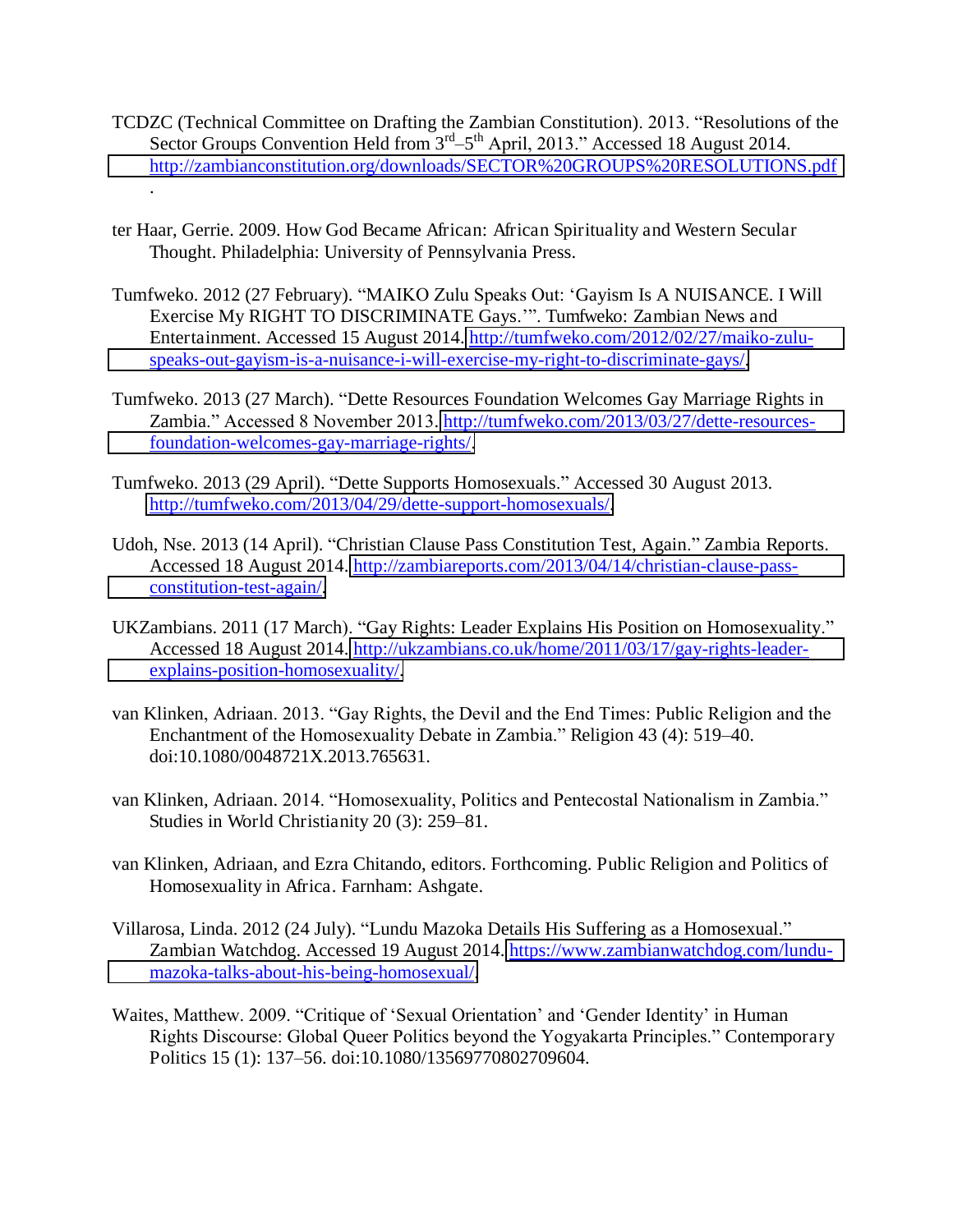- Wiegratz, Jörg. 2014 (30 April). "Rejecting the West on policy: Uganda, neoliberalism and the Anti-Homosexuality Bill". African Arguments. Accessed 1 February 2015. [http://africanarguments.org/2014/04/30/rejecting-the-west-on-policy-uganda-neoliberalism](http://africanarguments.org/2014/04/30/rejecting-the-west-on-policy-uganda-neoliberalism-and-the-anti-homosexuality-bill-by-jorg-wiegratz/)[and-the-anti-homosexuality-bill-by-jorg-wiegratz/.](http://africanarguments.org/2014/04/30/rejecting-the-west-on-policy-uganda-neoliberalism-and-the-anti-homosexuality-bill-by-jorg-wiegratz/)
- Yong, Amos. 2010. In the Days of Caesar: Pentecostalism and Political Theology. Grand Rapids: Eerdmans.
- Zambian Watchdog. 2011 (4 April). "Why Should I Legalise Homosex, Asks Sata." Accessed 18 August 2014. [https://www.zambianwatchdog.com/why-should-i-legalise-homosex-asks](https://www.zambianwatchdog.com/why-should-i-legalise-homosex-asks-sata/)[sata/.](https://www.zambianwatchdog.com/why-should-i-legalise-homosex-asks-sata/)
- Zambian Watchdog. 2012 (1 March). "HH Says PF, Constitution Committee Trying to Include Gay Rights in the Draft." Accessed 17 August 2014. [https://www.zambianwatchdog.com/hh-says-constitution-committee-trying-to-include-gay](https://www.zambianwatchdog.com/hh-says-constitution-committee-trying-to-include-gay-rights-in-the-draft/)[rights-in-the-draft/.](https://www.zambianwatchdog.com/hh-says-constitution-committee-trying-to-include-gay-rights-in-the-draft/)
- Zambian Watchdog. 2012 (26 February). "SDA Says Call by Ban Ki-moon to Respect Gays a Sign that End is Near." Accessed 19 August 2014. [https://www.zambianwatchdog.com/sda](https://www.zambianwatchdog.com/sda-says-call-by-ban-ki-moon-to-respect-gays-a-sign-that-end-is-near/)[says-call-by-ban-ki-moon-to-respect-gays-a-sign-that-end-is-near/.](https://www.zambianwatchdog.com/sda-says-call-by-ban-ki-moon-to-respect-gays-a-sign-that-end-is-near/)
- Zambian Watchdog. 2012 (28 February). "HH Demands Sata and PF Position on Gay Rights." Accessed 18 August 2014. [https://www.zambianwatchdog.com/hh-demands-sata-and-pf](https://www.zambianwatchdog.com/hh-demands-sata-and-pf-position-on-gay-rights/)[position-on-gay-rights/.](https://www.zambianwatchdog.com/hh-demands-sata-and-pf-position-on-gay-rights/)
- Zambian Watchdog. 2013 (25 March). "Edgar Lungu Tells Off EU over Gay Rights Advert in Zambia." Accessed 6 March 2015. [http://www.zambianwatchdog.com/edgar-lungu-tells](http://www.zambianwatchdog.com/edgar-lungu-tells-off-eu-over-gay-rights/)[off-eu-over-gay-rights/.](http://www.zambianwatchdog.com/edgar-lungu-tells-off-eu-over-gay-rights/)

l

<sup>&</sup>lt;sup>i</sup> This article mainly concerns the period 2011–2013 and was written in 2014, before the death of President Michael Sata in October 2014. It has been revised and updated after the presidential by-election in January 2015, through which Edward Lungu – who served as Minister of Home Affairs and later as Minister of Defence under Sata – was voted into power.

<sup>&</sup>lt;sup>ii</sup> Zulu's Facebook page states that he is 'an award winning Zambian reggae musician and human rights activist' and lists his personal interests as being in 'equal rights and justice' (see https://www.facebook.com/pages/Maiko-Zulu/66191028913?sk=info, accessed 15 August 2014). His professional website refers to 'his involvement and active work in promotion of human rights' that is internationally recognised (see

http://www.maikozulu.org.zm/biography.htm, accessed 15 August 2014).

iii In February 2014, the American state Arizona passed a bill allowing businesses to deny service to gay and lesbian customers on the basis of religious beliefs.

iv As Ndulo and Kent observe, the 1996 Constitution falls short on democratic principles because it was shaped to bar former President Kaunda from running for the presidency again. Other flaws they observe are the prohibition of the participation of traditional chiefs in politics, the strong power attached to the presidency without adequate check and balances and the flawed protection of human rights, where they specifically mention the limited constitutional provisions for the freedom of press and – indeed – the freedom from discrimination, particularly against women (Ndulo and Kent 1996, 276–277).

<sup>&</sup>lt;sup>v</sup> Likewise, in its response to the above-mentioned EU advertisement, the Evangelical Fellowship of Zambia – in a public statement – presented a democratic argument – 'In a democracy, the interest of the majority must be